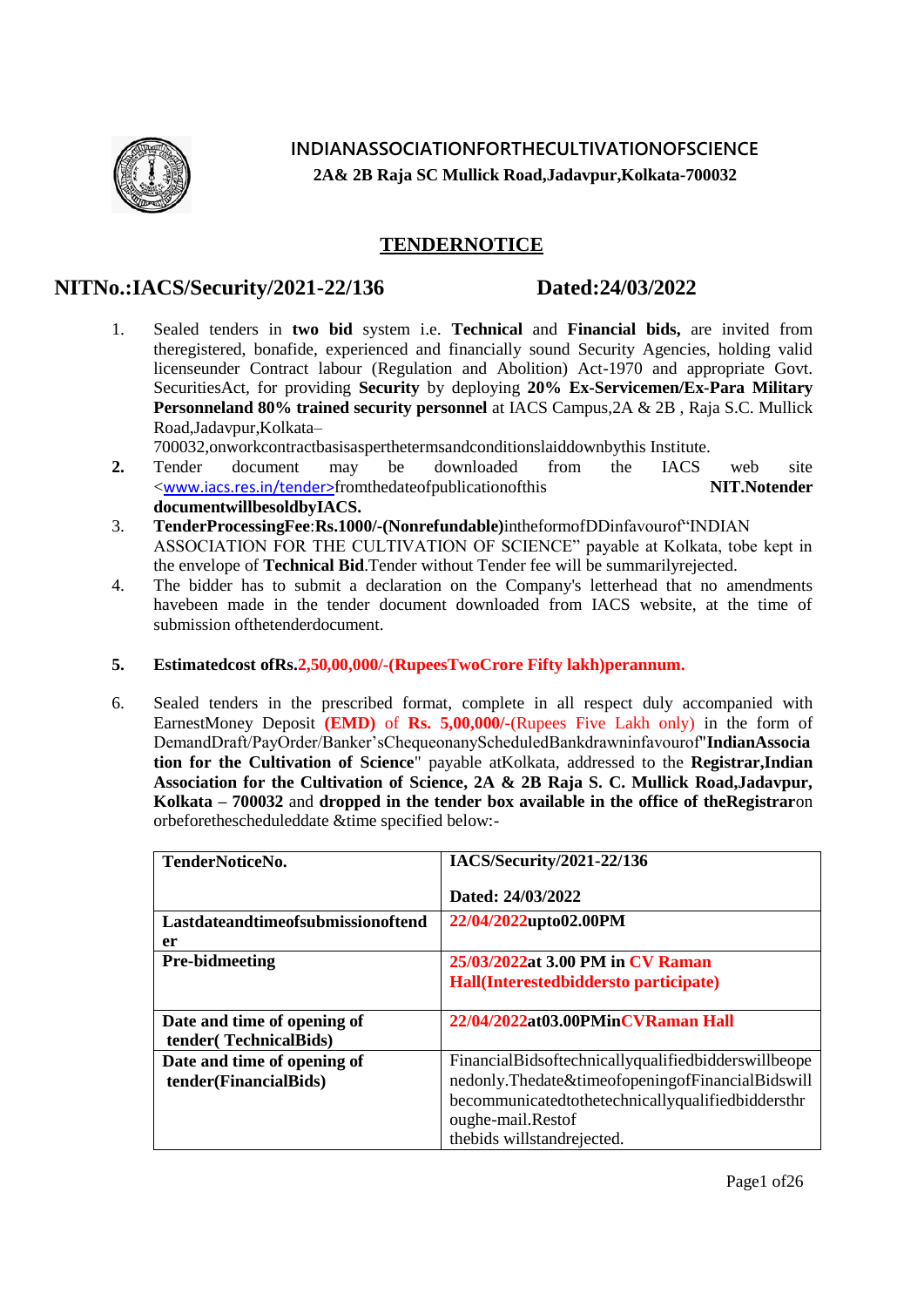#### **\*TechnicalBidswillbeopenedfirstinthepresenceoftheintendingbidders/theirauthorizedrepre sentativeswhochoose tobe present. \***

Page1 of 24

- 7. Incomplete & Conditional tenders including tenders without accompanied EMD & Cost of Tenders personal tenders received after the due date & time will be summarily rejected without tendersreceivedaftertheduedate&timewillbesummarilyrejectedwithout assigninganyreasons thereof.
- 8. In the event of date being declared a closed holiday, the due date for submission of bids andopeningoftechnical bids willtakeplace inthenextworkingdayattheappointed time.
- 9. (a) Financial Bids of technically qualified bidders will be opened only. The date & time ofopening of Financial Bids will be communicated to the technically qualified bidders through e-mail.Restofthebidswillstandrejected.

(b) All technically qualified bidders will invariably be required to give a presentationabout their agency and their credibility in the market before the financial bid is opened.The presentation will carry some weitage for deciding opening of Financial Bids of thetechnically qualified bidders with weitage of presentation. The sole criteria of selectionof the agency will not fully depend upon the lowest rates. The Institute will have all therights to reject the lowest quotation if other criteria are not up to the mark as consideredbythedesignated Committee.

Thedateandtimeofthepresentationwillbecommunicatedtothetechnicallyqualifiedagencies induecourse.

10. **Performance Guarantee:** The agency selected for award of the contract will be required tofurnisha**SecurityDeposit**of**Rs.10,00,000/-**

(RupeesTenLakhonly)intheformof**PerformanceBankGuarantee(PBG)**fromanationalizedbanki nfavourof**'IndianAssociation for the Cultivation of Science', Kolkata,** at their own cost so that IACS mayadjust any claim arising out at times during the course of this contract. The Bank Guaranteeshould be valid for a period of three months beyond the date of completion of the contract. Incase of extension of contract accorded later, the Bank Guarantee will be revised accordingly.However, the amountofEMD of**Rs. 5, 00,000/-** (Rupees FivetLakh) would be adjustedagainst the **Performance Bank Guarantee (PBG)** balance amount would be accepted in theform of Bank Guarantee. The PBG of requisite amount as stated above will be required to besubmitted within 15 days from the date of Letter of Acceptance/work order before entering intoanagreement with IACSfor the saidwork. The Ministry of Finance OM No. F.9/4/2020 PPD dated 12.11.2020 is applicable.

- 11. Theformat ofthetechnicalbidisgiven intheAppendix-I.
- 12. Bidders areliabletoabidebyallthe terms and conditions oftheTenderdocuments.
- 13. TheDirector,IACSreservestherightnottoacceptthe**lowestoffer**.Healsoreservestherightto accept or reject any or all the tenders without assigning any reason whatsoever and hisdecisionshallbefinalandbindingon thebidders.

#### **ACTINGREGISTRAR**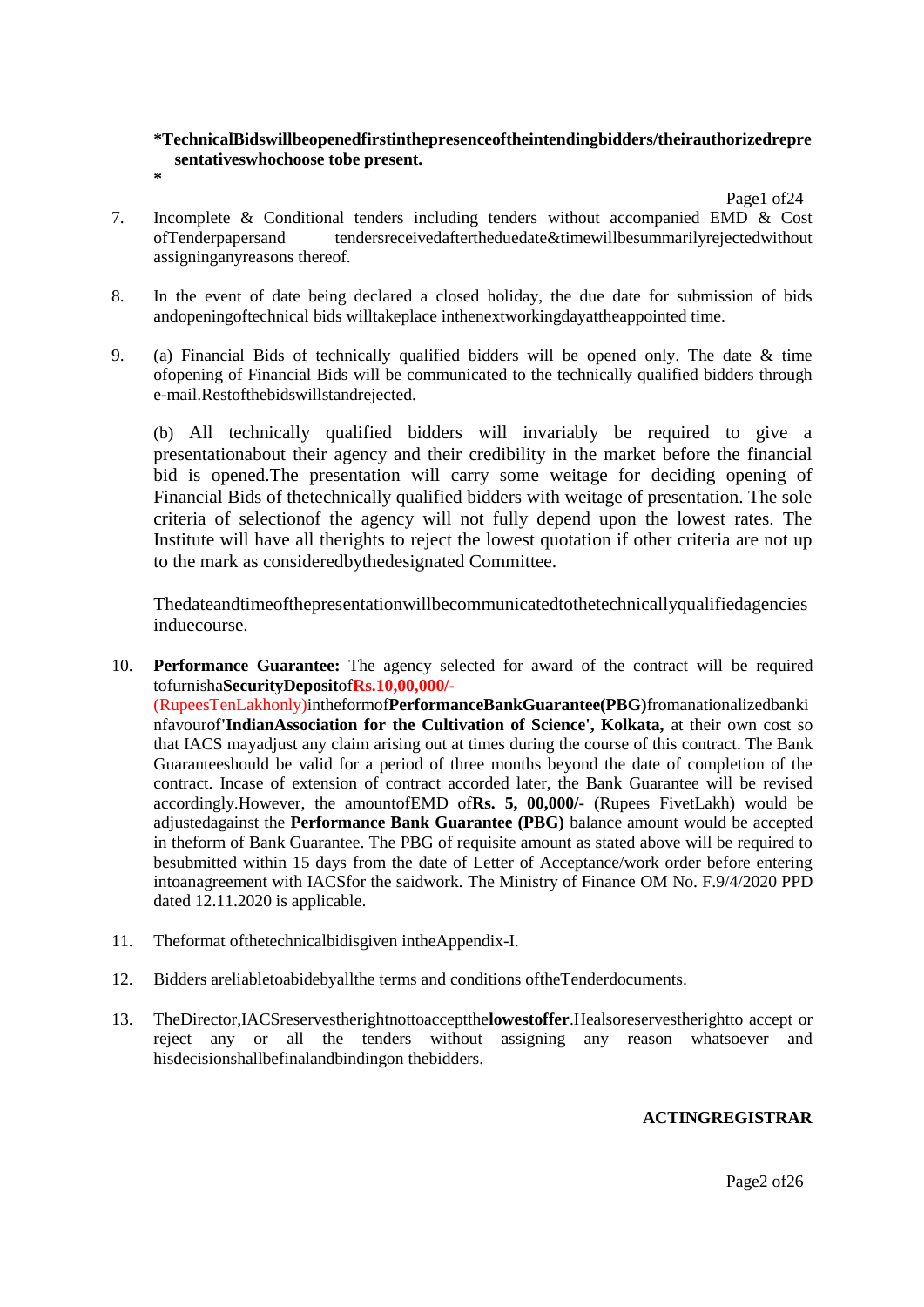

## **INDIANASSOCIATIONFORTHECULTIVATIONOFSCIENCE 2A & 2B Raja S C Mullick RoadJadavpur,Kolkata–700032**

#### **ELIGIBILITYCRITERIAFORPARTICIPATINGINTHETENDER**

- **1.** The bidders should be in the similar line of business for at least **ten**years.<br>**2.** These curity agency should have sufficient mannower experience exper
- **2.** Thesecurityagencyshouldhavesufficientmanpower,experience,expertiseandcredentialsinprovid ingsecurityinResearchInstitutes/GovernmentOrganizations/PSUorSemi-GovernmentOrganization/s.
- **3.** The security agency must have sufficient Ex-Servicemen/Ex-Para Military Personnel/TrainedSecurity personnel in reserve pool as Security Guards and Ex-JCOs or equivalent rank asSecurity Supervisor and should be physically and mentally fit duly provided with all essentialinstruments/appliances etc. as may be required to carry out their duties. The Lady

SecurityGuardsneednotbeessentiallyfromtheDefenceServices,butpreferablyshouldbeexperienc edenoughforsuchjob.

- **4.** The Security Agency providing Trained Security personnel must have their well structured/establishedTrainingCentrefordeploymentofsuch personnel.
- **5.** The security agency should have professional ability to provide emergent services in case ofeventualityofanykind.
- **6.** Asecurityagencyshouldhave Trade Licenseforundertakingthejob.
- **7.** Theagency'sempanelmentwiththeofficeoftheDirectorGeneral (Resettlement)isdesirable.
- **8. The agency should possess license from the appropriate authority under the PrivateSecurityAgencies(Regulation)Act,2005.**
- **9.** ThesecurityagencyshouldpossesslicensesinFormVIissued byState/CentralGovernment.
- **10.** TheagencymusthavesecurityservicelicensefromtheHomeDepartmentoftherespectiveStateGovt . orfromCentralGovt.
- **11.** ThesecurityagencyshouldpossessCertificateofRegistrationwiththeRegistrarofCompaniesunder the CompaniesAct,1956andshouldpossess validCorporateIdentitycard.
- **12.** ThesecurityagencyshouldhavetheRegistrationcertificateoftheirregistrationwiththeLabour DepartmentoftheCentralGovt.
- **13.** The security agency should possessvarious other valid licensesasmay be required forrunning their business, from the appropriate authority (i.e. from various offices of State Govt.orCentralGovt.asmaybeapplicable).
- **14.** The security agency must have experience of executing one single order of supply of at leasthundred(50) numbersofsecuritypersonnel/srenderingthesecurityservices.
- **15.** ThesecurityagencyshouldhavevalidPAN,TAN,ESI,EPF,GST,ProfessionalTaxregistrationNos.
- **16.** Thesecurityagencymust have proof of Income Tax return.<br>**17.** Thesecurityagencymust have their Balancesheetaudited.
- **17.** Thesecurityagencymust have their Balancesheetaudited.
- **18.** ThesecurityagencyshouldhaveasolvencycertificateofanamountnotlessthanRs.10,00,000/- (RupeesTen lakhs)issued bya nationalized bank.
- **19.** Thesecurityagencyshouldhaveitsregistered/well establishedoffice(s)inKolkata.
- **20.** The agency should **not have been blacklisted** by any Government or semi-Governmentorganization.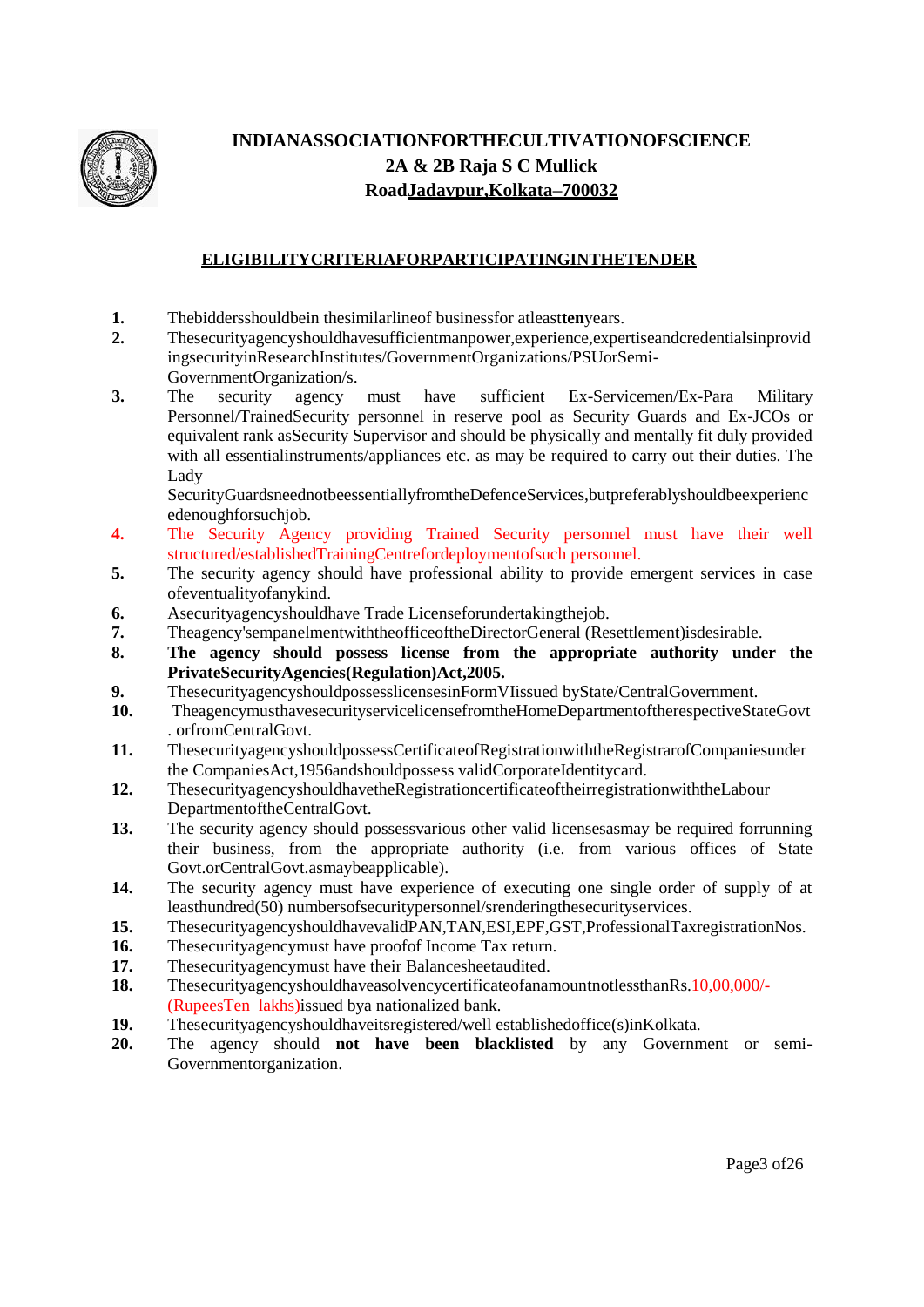

#### **INDIANASSOCIATIONFORTHECULTIVATIONOF SCIENCE 2A&2B RajaSCMullickRoad,Jadavpur,Kolkata–700032**

#### **INSTRUCTIONS/GUIDELINESFORTENDERERS**

- 1. TheformatofTechnicalBidisenclosedasAppendix-I.
- 2. AcopyoftheScopeof work/contractandtermsandconditionsisenclosedasAppendix-II.
- **3.** The Technical Bid (Appendix-I) should be accompanied with Appendix-III (Affidavit showingthatthecompanyhasneverbeenblacklistedbyanyGovernmentorsemi-Governmentorganization), Check-listanddocumentary evidences (see **ELIGIBILITYCRITERIAFORPARTICIPATING IN THE TENDER**) in sealed cover. The envelope should be marked as**"TechnicalBid".**
- 4. Tender should accompany client's list with period of service rendered, details of contact person(e.g.Mobile/Phone No. emailIdetc.)as proofofcredentials.
- 5. Duly self attestedphotocopies ofproofin respect ofthe **ELIGIBILITYCRITERIA FORPARTICIPATING IN THE TENDER**should be submitted along with part-I i.e. Technical Bidof the tender without which the entire tender will be summarily rejected. The original documentsinrespectofthesedocumentsshouldbeshowntotheIACSbeforeopeningofpart-IIi.e.FinancialBidofthetender,when required.
- 6. The rates of minimum wages for Security Supervisor and Security Guards would be as notified bytheChiefLabourCommissioner(C),NewDelhi,MinistryofLabourandEmployment,Government of India and as per the Contract Labour Act, Govt. of India and have already beenprovidedintheFinancialBid(AppendixIV).Biddersarerequiredtocompletetheremainingpartsoft he FinancialBid.
- 7. A comprehensive proposal confirming these, giving details about the agency and its personnel,copies of credentials in respect of their experience in similar work is required to be submittedalongwiththe tenderwithbreak-up ofrates quoted.
- **8.** The rates should be filled in the Price Bid format (Appendix-IV) in another sealed cover. Theenvelopeshould bemarked as **"PriceBid".**
- 9. The Technical Bid and the Price Bid should then be put in an envelope and sealed and superscribed with the **Tender no. and Due date**. Infringement of these conditions shall render thetendertobe rejected.
- 10. Tender should accompany a declaration on the Company's letterhead that no alterations have beenmade in the tender document downloaded from IACS website, at the time of submission of thetender.

#### 11. **EACH PAGE OF THE TENDER DOCUMENT MUST BE SIGNED BY THE TENDERERWITH RUBBERSTAMPOFTHEAGENCYAFFIXEDONEACHPAGE**.

Page4 of 26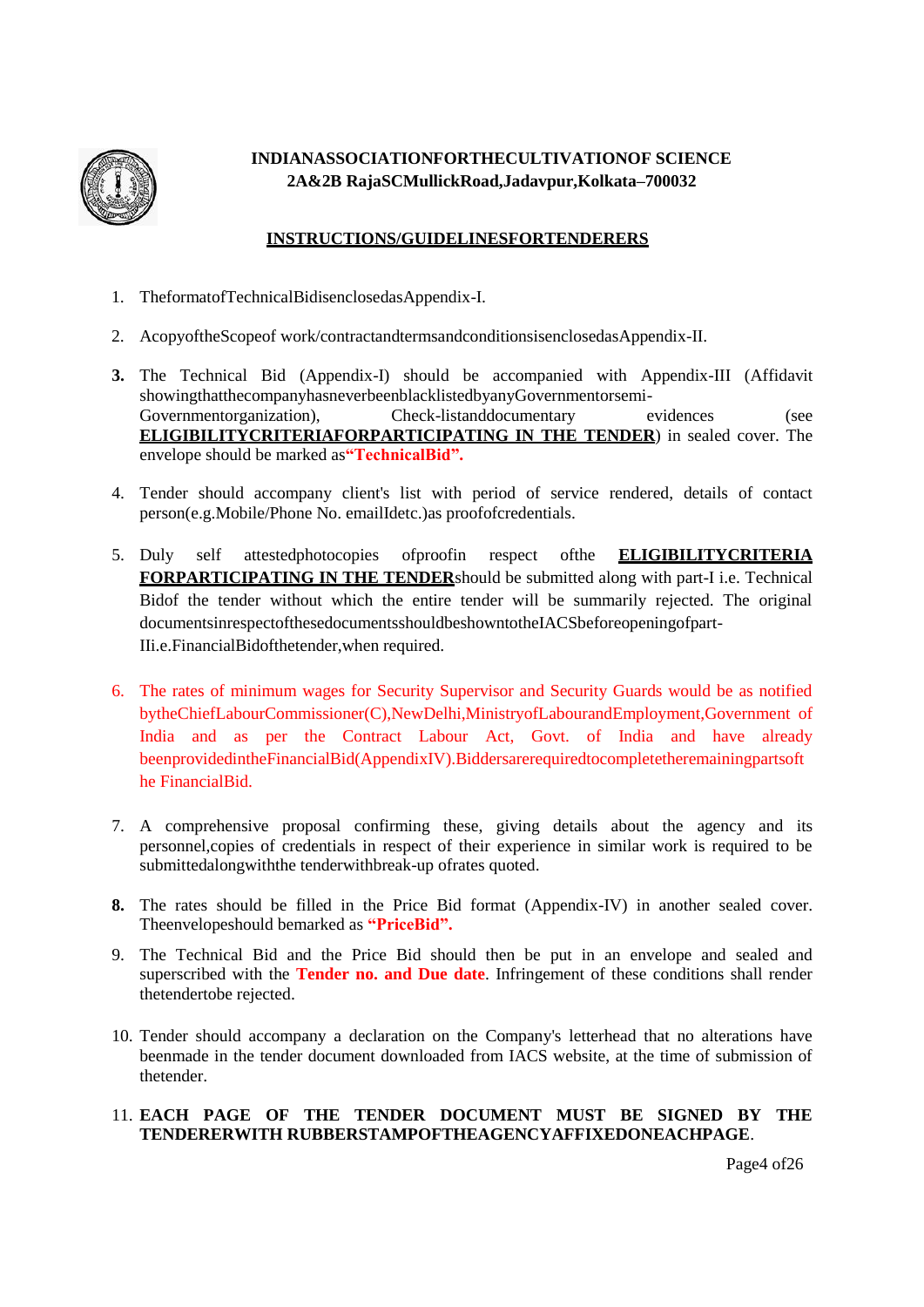- 12. Unsealed, conditional/telegraphic/fax tenders and tenders without **Earnest Money DepositRs.5,00,000/-** (Rupees FiveLakhonly)ornoton theprescribedformshall be**rejected**.
- 13. Rates offered should be mentioned both in figures as well as in words duly typed or legiblyhandwritten.
- 14. The Technical Bid will be opened at **03.00 PM** on 22**/04/2022**in the presence of the intendingbiddersortheir authorizedrepresentatives whomaywish tobe present.
- 15. Incasethedateofreceiptoropeningoftendersisdeclaredasholidaythenthedateofreceipt/openingof thetenderwill be the nextworkingdayattheappointedtime.<br>16. Amendments, if any, in the tender will
- **16. Amendments, if any, in the tender will be notified in the institute's website.Prospectivebidders are advised to make regular visit to the IACS website ([www.iacs.res.in/tender](http://www.iacs.res.in/tender)) forobservingthedaytodaydevelopment/Amendments(if any) against thereferredNIT.**
- 17. Tender submitted should remain valid at least for three months from the date of opening of thetender(TechnicalBid).
- 18. A committee/consultants appointed by the competent authority shall screen the Tender documentsandscrutinizeforthesecurityagency"sconformitytothelaiddownPrerequisites/Generalcon ditions.
- 19. To assist the examination, evaluation and comparison of Bids, the committee/consultant may at itsdiscretion,asktheBidderforclarificationoftheBid.Therequestforclarificationandtheresponse shall be inwriting andnochangein priceor substanceof theBid shall besought,offeredorpermitted.

#### **20. The Director, IACS reserves the right to accept or reject any or all the tenders withoutassigning any reason and also to impose/relax any term and condition of the tender in theinterest of IACS.**

- 21. The successful bidder has to enter into an Agreement with IACS detailing all the terms andconditions of contract within 10 (Ten) days from the date of award of the tender, failing which theoffer may be considered/liable to be cancelled. The draft format of the Agreement is given atAppendix-V.
- 22. TheAgencyshallnotbeallowedtosub-contractanypartofthecontract.
- 23. The Security Guards will not be allowed to form any kind of Union/Association in thenInstituteduringtheircontractorwouldnotbeallowedtoinvolveinanyactivitieswhichmayda magethe reputation/disciplineofthe Institute.
- 24. In case of any theft/loss of property of the Institute caused during the duty of the securitypersonneloranyactinvitinglegaldisputesarisesduringthecourseofduty,wouldinvaria blybereportedtotheInstituteauthorityimmediatelyandtheconcernedSecuritySupervisor/Hea doftheAgencywilltakeaninitiativetolodgetheComplain/GeneralDiary/FIRwiththenearestPo liceStationafterthereport/complaintisforwardedbytheSecurityOfficerandconcurredbytheIA CSauthority.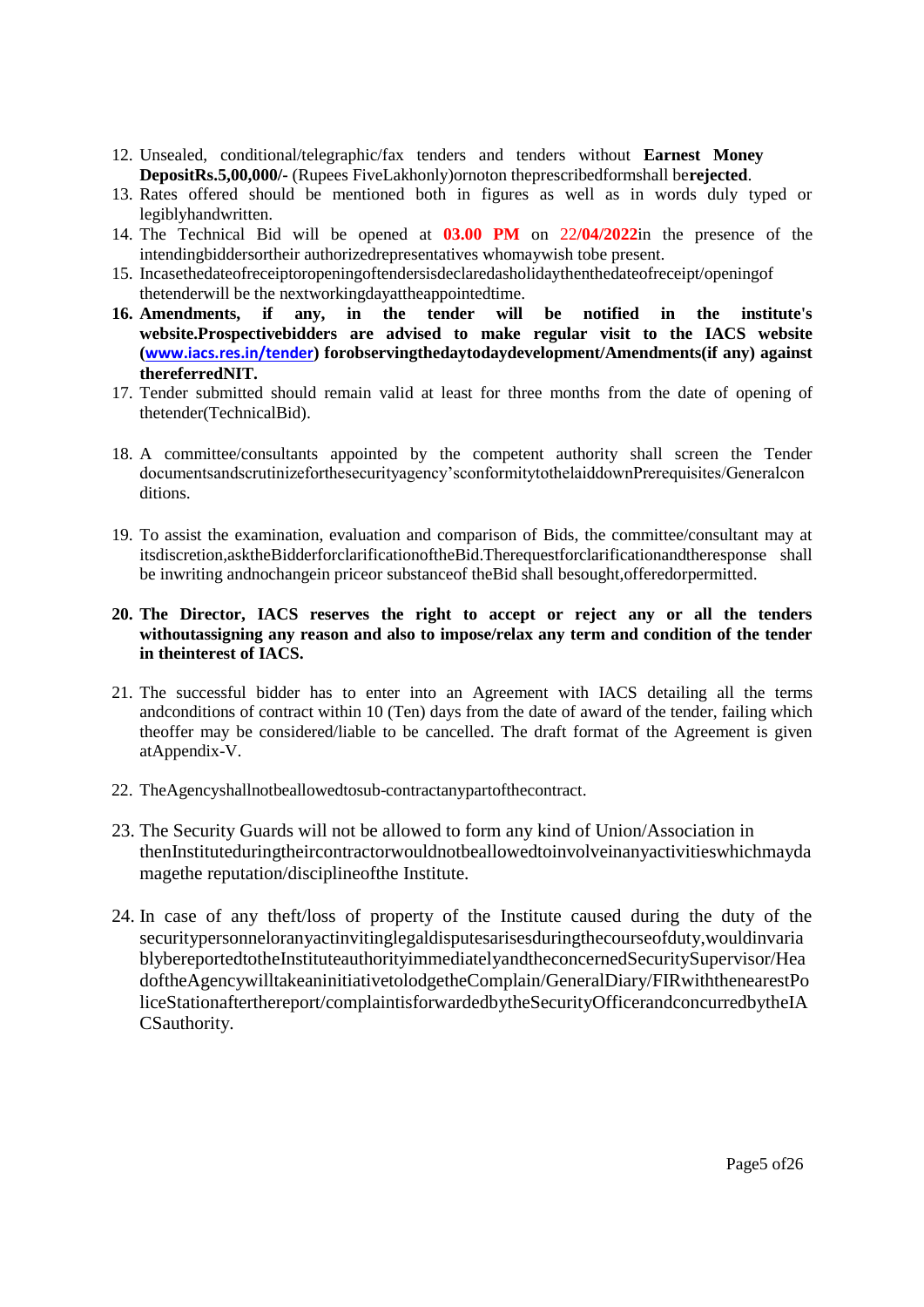# **Pleasetick– CHECK LIST**

| $\overline{1}$ .  | Whether the proof of the Registration of the Agency with the Registrar                                     | Yes<br>NO                                           |
|-------------------|------------------------------------------------------------------------------------------------------------|-----------------------------------------------------|
| 2.                | ofCompaniesunderthe Companies Act, 1956 enclosed                                                           |                                                     |
|                   | Whether the proof of the License(s) in Form VIissued by<br>State/CentralGovt.enclosed                      | Yes<br>NO                                           |
| 3.                | WhetherCorporateIdentityCardEnclosed                                                                       | Yes<br>NO                                           |
| 4.                | WhethercopyofGST registrationenclosed                                                                      | Yes<br>NO                                           |
| 5.                | Whether copies of the documents related to the following have<br>beenenclosed:-                            |                                                     |
|                   | PAN, TAN<br>(i)                                                                                            | Yes<br>NO                                           |
|                   | <b>ESI</b><br>(ii)                                                                                         | Yes<br>NO                                           |
|                   | <b>EPF</b><br>(iii)                                                                                        | Yes<br>NO                                           |
|                   | (iv)<br>ProfessionalTaxregistration                                                                        | Yes<br>NO                                           |
| 6.                | WhethercopyofregistrationwiththeLabourDepartmentenclosed                                                   | Yes<br>NO                                           |
| 7.                | Whether copy of proof of their registration with the<br>Policeauthorities/MinistryofHome affairs, enclosed | Yes<br>NO                                           |
| 8.                | Whethercopyofvalid licensefor runningthe securityagencyenclosed                                            | Yes<br>NO                                           |
| 9.                | Whetherrecent clientList enclosed                                                                          | Yes<br>N <sub>O</sub>                               |
| 10.               | Whether declaration on the Company's letter head enclosed stating                                          |                                                     |
|                   | thatno alteration/amendments have been made in the tender                                                  | Yes<br>NO                                           |
|                   | documentsdownloadedfromthe website.                                                                        | Yes<br>NO                                           |
| 11.               | WhethercopyofauditedBalancesheet enclosed                                                                  |                                                     |
| 12.               | Whether copies of the Income Tax Return (last 5 years)                                                     | NO<br>Yes                                           |
| 13.               | enclosedWhetherratesofminimumwages quoted                                                                  | $\overline{\text{NO}}$<br>$\overline{\mathrm{Yes}}$ |
| 14.               | Whetherall pages of the tender documentsigned                                                              | $\overline{\text{NO}}$<br>$\overline{\mathrm{Yes}}$ |
| $\overline{15}$ . | WhetherEMDof Rs.5,00,000/-(RupeesFiveLakh)-enclosed                                                        | $\overline{\mathrm{NO}}$<br>Yes<br>NO<br>Yes        |
| 16.               | WhethersolvencycertificateofRs.10,00,000/-(RupeesTenLakh)enclosed                                          |                                                     |
| $\overline{17}$ . | WhethercopyofTrade Licenseissued bytheState Government enclosed                                            | Yes<br>NO                                           |
|                   | Whether copy of security service license under Home                                                        | Yes<br>NO                                           |
| 18                | Departmentenclosed                                                                                         |                                                     |
| 19.               | WhethertheAgencyisempanelled withtheOfficeoftheDGR                                                         | $\overline{\mathrm{Yes}}$<br>$\overline{\text{NO}}$ |
|                   |                                                                                                            | Yes<br>NO                                           |
| 20.               | Whether registration under Private Security Agencies Regulation Act<br>2005 (PSARA Act 2005) has been done | Yes<br>$\overline{NO}$                              |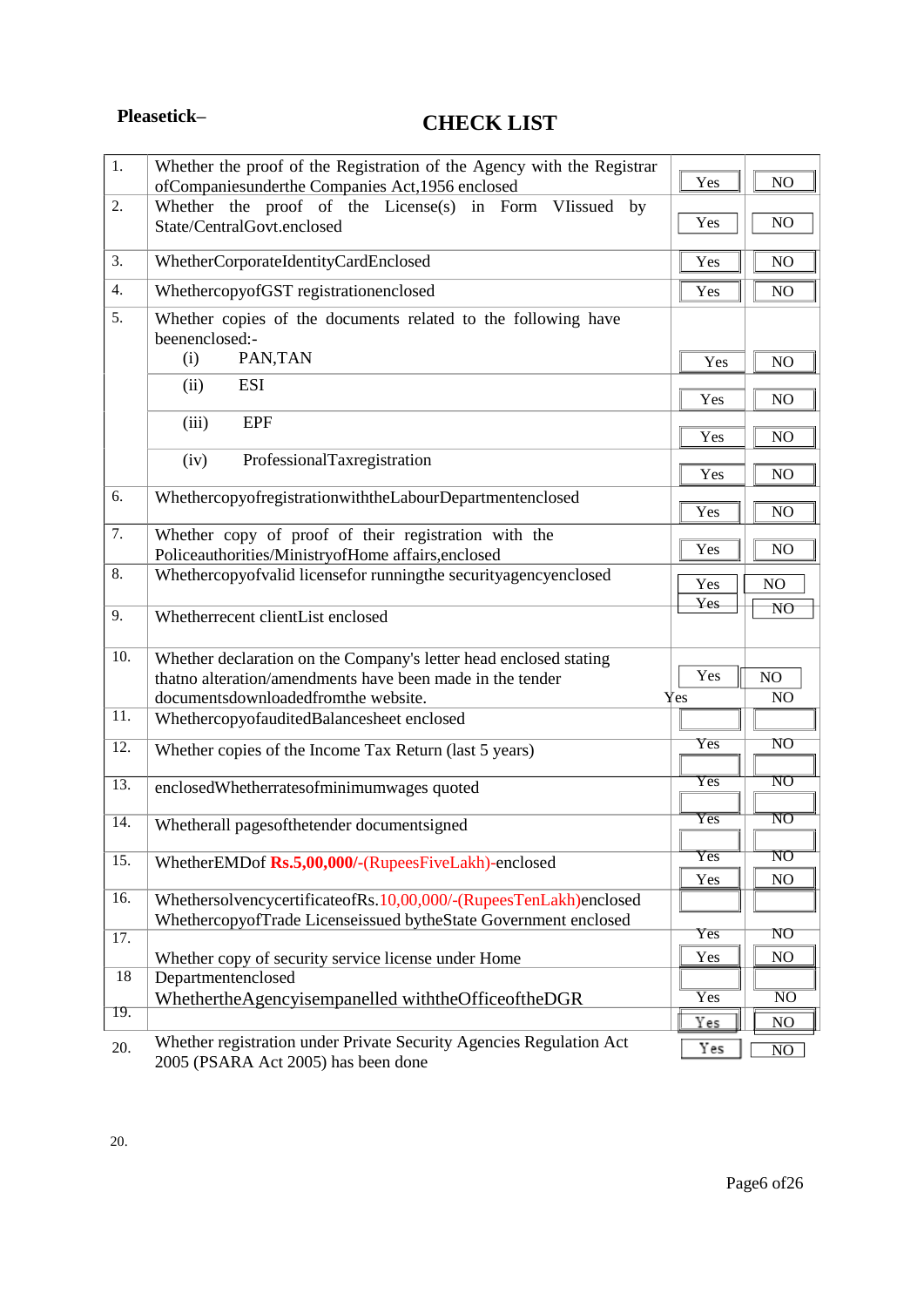Place: SignatureoftheTenderer<br>
Date: **Signature SignatureoftheTenderer**<br>
RubberstampoftheAgency:  $\overrightarrow{\text{Rubberstampof} the Agency:}$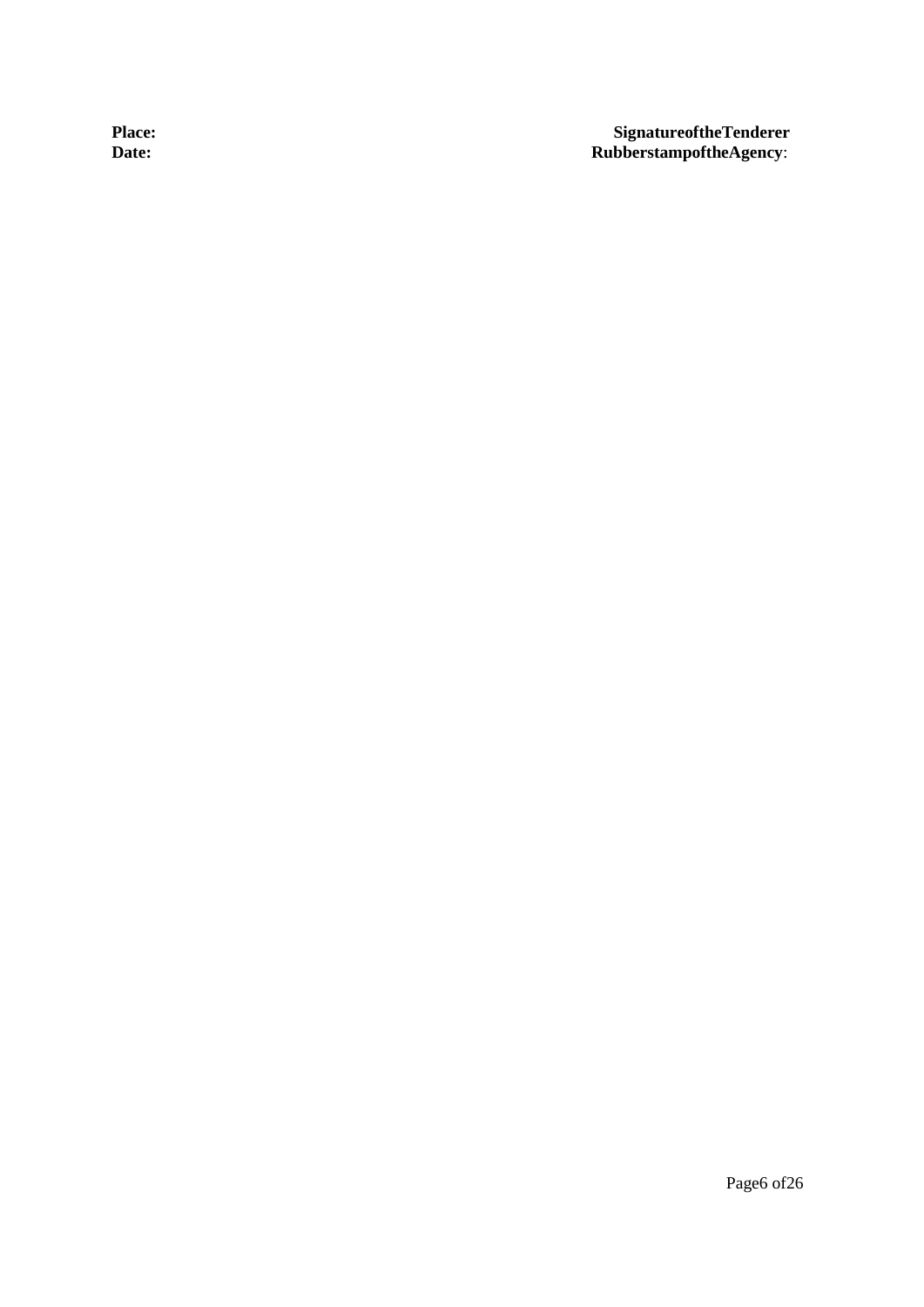

#### INDIANASSOCIATIONFORTHECULTIVATIONOF SCIENCE 2A&BRajaSCMullickRoad, Jadavpur.Kolkata-700032

#### **APPENDIX-I**

#### **TECHNICALBID**

#### FORROUND-THE-CLOCK-SECURITYATIACSCAMPUS

| SI.<br>No. | <b>PARTICULARS</b>                                                                                                                                                                                                                                                                                                                                                                                                                                                                                                     | <b>FILLINTHEDETAILS</b> |  |
|------------|------------------------------------------------------------------------------------------------------------------------------------------------------------------------------------------------------------------------------------------------------------------------------------------------------------------------------------------------------------------------------------------------------------------------------------------------------------------------------------------------------------------------|-------------------------|--|
| 1.         | NameoftheOrganization/Agency,<br>location<br>ofregistered<br>officewithcompleteaddresswithTelephone/Faxnos.and<br>$e-$<br>mailid                                                                                                                                                                                                                                                                                                                                                                                       |                         |  |
| 2.         | WhethertheorganizationisPrivate/PublicSectorUndertaking/<br>SoleProprietor/Partnership/CooperativeSociety<br>etc.Documentaryproofto<br>be<br>attached, (Incaseofthe Agencyotherthanthesole proprietors, an<br>abstractcopyofsuchResolutionpassedbythe<br>Executivebodyauthorizingthespecificofficer/partnerforsigni<br>ngthedocumentsforthistenderbeattached).                                                                                                                                                         |                         |  |
| 3.         | Standinginbusiness(dateofestablishment)                                                                                                                                                                                                                                                                                                                                                                                                                                                                                |                         |  |
| 3A.        | The agencies empanelment with the office of D.G.<br>Settlement is desirable. Whether the Agency is having the<br>license from the appropriate authority under Private Security<br>Agencies (Regulation) Act 2005                                                                                                                                                                                                                                                                                                       |                         |  |
| 4.         | Name, designation, address, telephoneno. (office&residence),<br>FAXno., mobileno.andemailidofthedesignatedperson<br>oftheagencydealingwiththetender                                                                                                                                                                                                                                                                                                                                                                    |                         |  |
| 5.         | DoestheAgencyhaveanyexperienceofprovidingSecurity<br>ServicesinasinglecontractwithanyAutonomousBody/Resear<br>chInstitute/GovernmentOrganizationwheretheminimum<br>numberofpersonsdeployedwasmorethan50inthe<br>lastfiveyears?Ifyes,submitnamesofminimumlastthree(3)org<br>anizations(s) along<br>with<br>certificate certifyingthat<br>a<br>applicant<br>the<br>Agency<br>executed<br>has<br>acontractsatisfactorily, where 50ormorethan50<br>Security personnel (including Fire fighting personnel)<br>weredeployed. |                         |  |
| 6.         | DetailsofAnnualTurnOverforthelastfiveyears.(documentary<br>evidences/audited balance sheet to beprovided)                                                                                                                                                                                                                                                                                                                                                                                                              |                         |  |
| 7.         | PAN/TANNo.<br>(Attachdocumentaryproof)                                                                                                                                                                                                                                                                                                                                                                                                                                                                                 |                         |  |
| 8.         | Company's<br>Registration<br>Mention<br>No.<br>under<br>the<br>CompaniesAct1956andnameoftheofficeoftheauthoritywith<br>whomregistered.<br>(Attachdocumentaryproof).                                                                                                                                                                                                                                                                                                                                                    |                         |  |
| 9.         | EPFRegistrationNo.<br>(Attachdocumentaryproof)                                                                                                                                                                                                                                                                                                                                                                                                                                                                         |                         |  |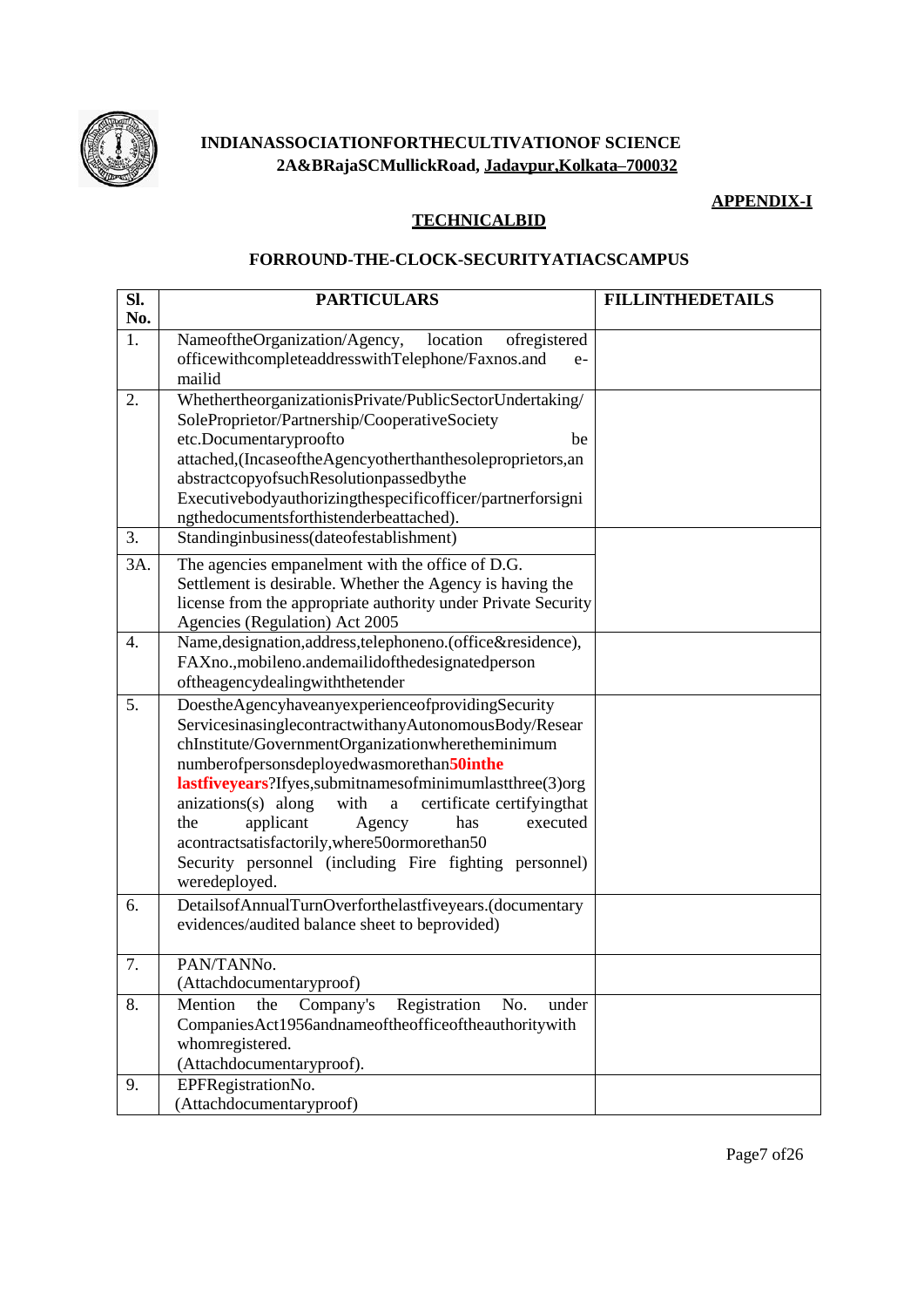| 10. | <b>ESI</b> Registration                                   |      |                |
|-----|-----------------------------------------------------------|------|----------------|
|     | No.(Attachdocumentarypro                                  |      |                |
|     | of)                                                       |      |                |
| 11. | DetailsoflabourlicenceNo.                                 |      |                |
|     | (Attachdocumentaryproof)                                  |      |                |
| 12. | DetailsofGST RegistrationNo.                              |      |                |
|     | (Attachdocumentaryproof)                                  |      |                |
| 13. | DetailsofProfessionalTaxRegistrationNo.                   |      |                |
|     | (Attachdocumentaryproof)                                  |      |                |
| 14. | DetailsofRegistrationwithPoliceauthorities                |      |                |
|     | (Attachdocumentaryproof) i.e. Form-VI                     |      |                |
| 15. | DetailsofRegistrationwithDirectorGeneral                  |      |                |
|     | of Resettlement/Ministry of Defense, if                   |      |                |
|     | any.(Attachdocumentaryproof).                             |      |                |
| 16. | DetailsofEMDofRs.5,00,000/-                               |      |                |
|     | (RupeesFiveLakh)(                                         |      |                |
|     | DD./Payorder/ Banker'schequeno,date,&bankdetails)         |      |                |
| 17. | DetailsofsolvencycertificateforRs.10,00,000/-             |      |                |
|     | (RupeesTenLakh).                                          |      |                |
|     | (Bankdetails, validityetc.).                              |      |                |
|     |                                                           |      |                |
|     |                                                           |      |                |
| 18. | No.ofEx-Serviceman/Ex-                                    |      |                |
|     | ParaMilitaryPersonnel/TrainedSecurityGuards in theirforce |      |                |
|     |                                                           |      |                |
|     |                                                           |      |                |
| 19. | No.ofJCOsor equivalentranksintheir force                  |      |                |
|     |                                                           |      |                |
|     |                                                           |      |                |
| 20. | No.ofLadySecurityGuardsintheirforce                       |      |                |
|     |                                                           |      |                |
| 21. | List ofClientwith name,telephoneno., mobileno.emailidof   |      |                |
|     | the contactperson of theorganization                      |      |                |
|     | (Pleaseattachseparatesheet)                               |      |                |
|     |                                                           |      |                |
|     |                                                           |      |                |
| 22. | StatewhetherminimumwagesasprescribedbytheCentral          |      |                |
|     | Government has beenquoted inthepricebid                   | Yes/ | N <sub>0</sub> |
| 23. | Anyother relevantinformation.                             |      |                |
|     |                                                           |      |                |
|     |                                                           |      |                |

Place: SignatureofTenderer Dated: (Name&Designationofthesignatory) RubberStampof theAgency

Page8 of26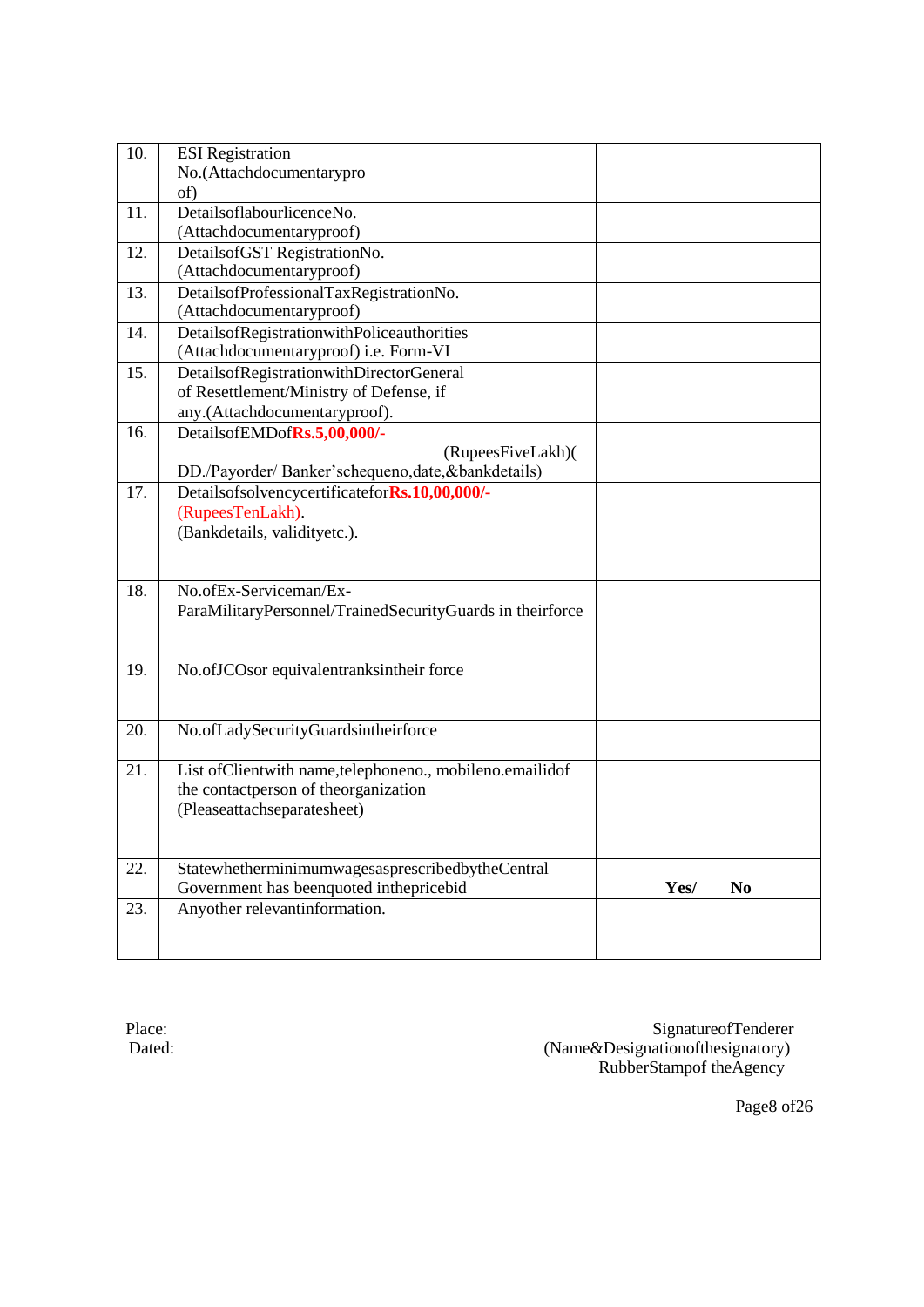

#### **APPENDIX-II**

#### **PROVIDINGROUNDTHECLOCKSECURITYATIACSCAMPUS**

#### **I. SCOPEOFWORK/CONTRACT**

The Security agency shall provide 20%Ex-Servicemen/Ex-Para Military Personnel and 80% TrainedSecurity Personnel includingLady Security Guards as Security Guards and Ex-JCO or equivalentrank as Security Supervisors in such numbers as may be required by IACS from time to time **forprotection**of:-

- i) Land,buildings,fittingsandfixturestherein;plant&machineries,equipmentsinstalled(includingou tdoor),officerecords,moveable andimmoveableitemsintheIACSCampus.
- ii) Safety of trees, shrubs, electric overhead installations, water pipelines, boundary wallsetc.intheIACSandfresh additions/installationsintheIACSfrom timetotimeduring additions/installationsintheIACSfrom timetotimeduring thecontract period.
- iii) Manningand SecurityofGates,postsand patrollingbeats.
- iv) To permit the entry of Officers, Staff, Scholars and students of IACS after verifying theiridentity.
- v) To permit the entry of visitors only after confirming from the designated officers/staff ofIACS. A visitor's pass is required to be created with detailing of the visitor, purpose of visitandthe officer/staffwith whomhe/sheis required to meet.
- vi) TopermitGovernmentemployeesofotherdepartmentshavingpassissuedbySecurityOfficer/ Registrar or other authorized officer of IACS after verifying authenticity/certificatefromtheirofficethat theyare requiredtoperformduties inthepremisesofthe IACS.
- vii) To permit entry of the official vehicles of the IACS and Private vehicles of the officers / staffofthe IACSafterensuringthat onlyauthorized personsareinsidethe vehicle.
- viii) Topermitentryofprivatevehiclesbringingmaterials/storesforIACSonlyafterconfirmingfromthed esignated officers/office/staff ofIACSthat theentryisforofficial purposes.
- ix) Tomakeatemporarypassfortheoutsideofficers/staffnothavingtheIdentityCardafterconsultingthe designated officers ofIACS.
- x) ToensureentryofOfficers/StaffduringtheHolidaysandbeyondworkinghoursagainstthespecificpe rmission oftheCompetentAuthority.
- xi) Security persons will be responsible to maintain a record of the incoming and outgoing ofStaff cars in working days and in holidays. A register would be maintained for entry of theOfficers/staffcomingto office duringholidays.
- xii) ExaminationoftheGatepassesforstores/materialsgoingoutofthe premises.
- xiii) Torescue/assist peopleentrappedduringemergencysituation(fire,water)
- xiv) At least four persons should be qualified/ trained on **Fire Safety (including chemical fire)**among the Security personnel in each shift. These persons should be able to identify thepotential Fire hazards and notify it to the higher authority. In case of Fire outbreak, it is theresponsibility of all the Security Guards/ Supervisors to take immediate action/assist forextinguishingthe Fire,atthe earliest.
- xv) Personnelwithswimmingproficiencyaredesirable.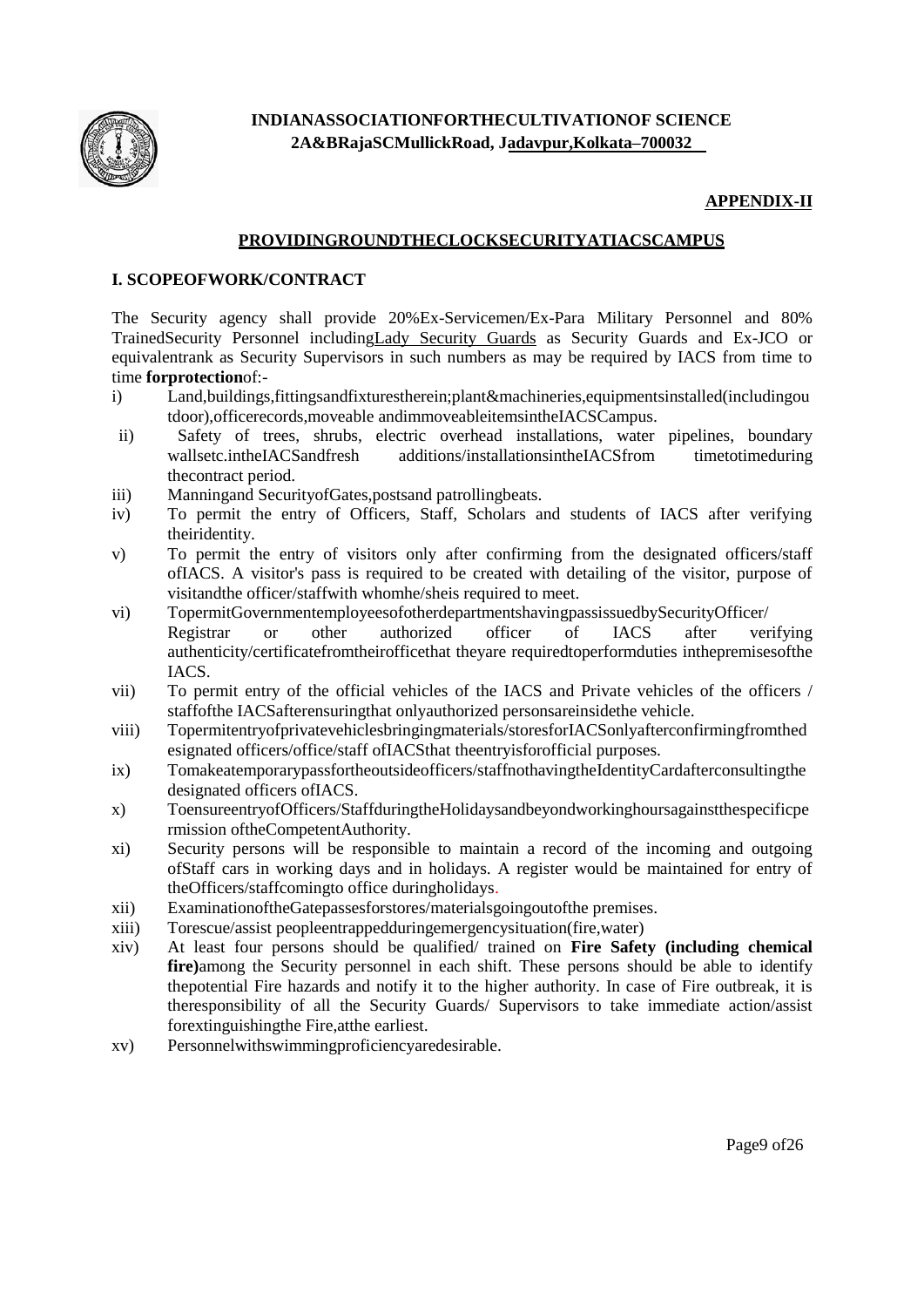xvi) The deployment of Security personnel at IACS Campus, at **2A & 2B Raja S.C. MullickRoad, Jadavpur, Kolkata-700032** for round the clock duty will be as follows. The no. ofSecurityGuards may,however, varyasperrequirementofIACS.

- 1) SecuritySupervisors : **04**(Four)<br>
2) SecurityGuards : **17**(FortySeven)
- 2) SecurityGuards 3) LadySecurityGuards :07(Seven)<br>4) **TOTAL** : 58(FiftyEi  $: 58$ (FiftyEight)

*\* The numbers given are inclusive of the relievers. The nos. of Guards may increase/decreaseon thediscretionand requirementofIACSauthority*.*The ratio & percentage of number of guards (Ex-Serviceman/Trained) may increase/decrease on the discretion of the Authority.*

xvii) Nopartoftheland i.e.IACSCampus at 2 A&2B, Raja S.CMullickRoad,Jadavpur,Kolkata –700032, istrespassed, encroached or squatted upon or suffer from any unauthorized occupation oruse.

xviii) To report about irregularities against the interest of the IACS to the Security Officer/RegistrarofIACSor his authorized representativefromtime to time.

#### **II. DEFINITIONS**

In the contract (as hereinafter defined) the following words and expressions shall have the meaningsherebyassignedtoexceptwherethecontextotherwiserequires:

i) IACS shall mean Indian Association for the Cultivation of Science having its offices andestablishments in the 9.33 acres land at  $2A \& 2B$ , Raja S.C. Mullick Road, Jadavpur, Kolkata – 700032.

ii) **Contract** shall mean the notice inviting tender and document, the tender and acceptancethereof and the formal agreement, if any executed between IACS and the Agency together with thedocuments referred to therein including these conditions with appendices and special conditions,rates and amounts and schedules of rates including all revisions, additions and deletions. All thesedocuments taken together shall be deemed to form one contract and shall be complimentary to oneanother.

#### **III. SUB-CONTRACTING/SUB-LETTING**

The Agency shall not be allowed to sub-contract, sub-let, transfer or assign the contract orany part ofthe contract to other party. In the event of the agency contravening this condition, IACS shall beentitledtoterminate thecontract.In suchcase theEMDof theselectedagencyshallbeforfeited. **IV. PERIODOFCONTRACT**

The contract shall be initially for a period of **ONE YEAR** only. The contract may be renewed for amaximumperiodof**3**(Three**)y**earsbesidestheinitialengagementof1(One)yearonyear-toyearbasissubjecttosatisfactoryperformanceofservicesandcomplianceof"TERMSANDCONDITIONSO FTHEAGREEMENTBYTHEAGENCY".

#### **V. GENERALTERMSANDCONDITIONS**

#### **1. Registration/executionof theagreement:**

The successful bidder shall be required to execute an agreement on the format approved and suppliedby IACS on stamp papers of appropriate value to be registered with the Sub-Registrar, Kolkata, at thecostoftheagency.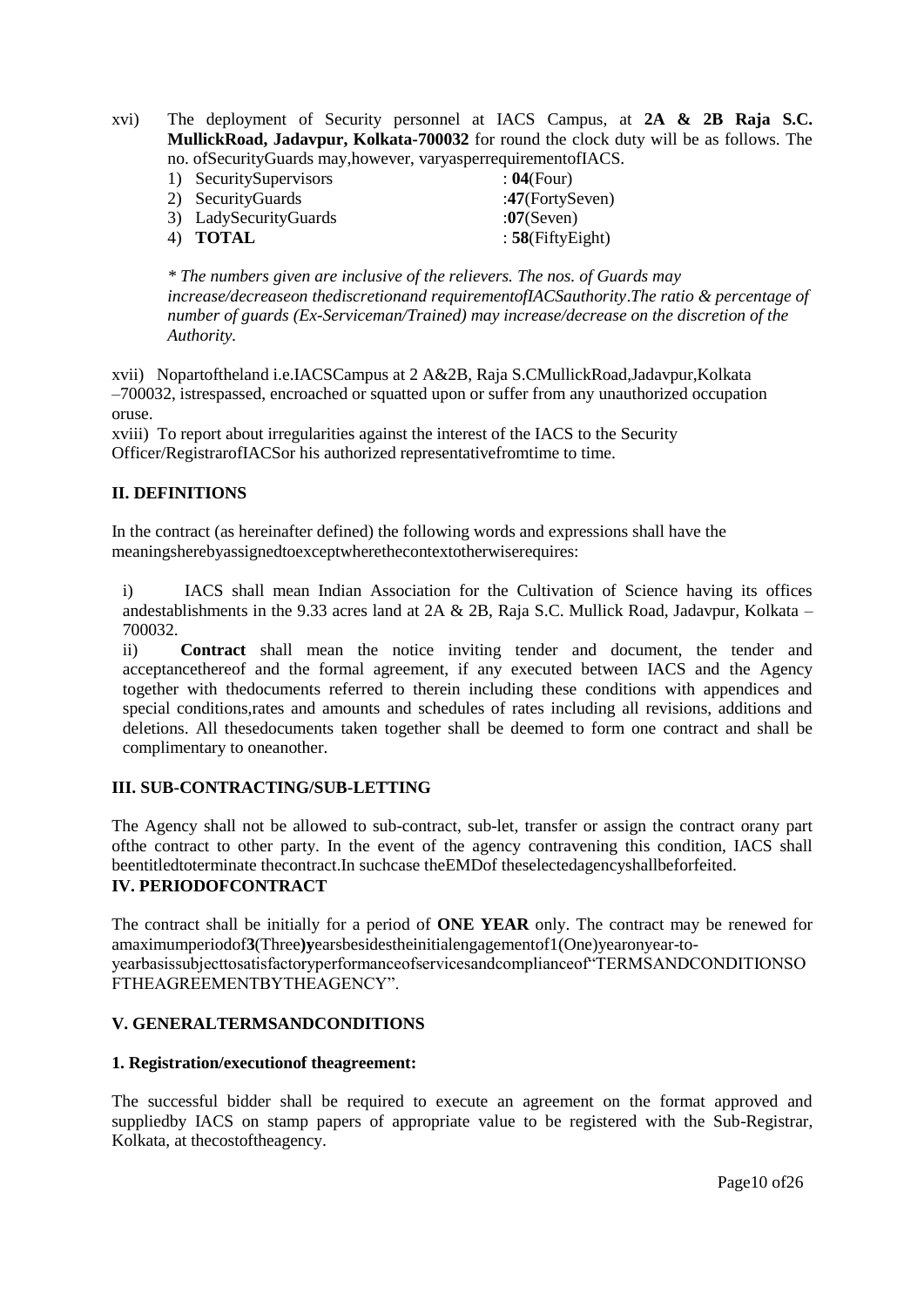#### **2. EarnestMoneyDeposit/SecurityDeposit:**

(i) A sum of **Rs.5, 00,000/-** (Rupees Five Lakh) should be submitted as Earnest MoneyDeposit (EMD) along with the Technical Bid in the form of Demand Draft valid for 3months beyond the date of opening of tender, from a Nationalized/scheduled bank drawninfavourof"**IndianAssociationfortheCultivationofScience**",payableatSBI,Jadavpu rUniversity Branch,Kolkata-32.Theearnestmoney willbeforfeitedif thetenderer withdraws their tender within the validity period of the offer as per terms of theCPWDWorks Manual2014.

(ii) The selected Agency shall furnish a Bank Guarantee of value equivalent to **Rs. 10,00,000**/- (Rupees Ten Lakh )onlyfrom any scheduled bank in favour of "**Indian Association for theCultivation of Science"**, payable at Kolkata, at its own cost, so that IACS may adjust any claimarising out at any time during the course of this contract. The Bank Guarantee should be submittedwithin7(seven)daysonreceiptoftheawardofthecontract.TheBankGuaranteeshouldbevalidfora period of **three** months beyond the period of contract (i.e. for fifteen months from the date ofcommencement of the work). The Bank Guarantee should be revalidated to cover the extended periodofcontractincase ofextension oftermofengagement atthe costofthesecurityagency.

#### **3. Commencementofwork:**

The Agency is required to commence the work **within 30 days** from the date of issue of the award ofcontractafter having taken overtheproperchargeof security from the existing Agency. Theworkwillcommence **at0600Hrs**fromthedate on whichthe charge will betaken over.

#### **6. Deploymentofstaff:**

(i) The Agency has to deploy **Forty Seven**(47) Security Guards, **Four** (4) Security Supervisorsand**Seven(**7)LadySecurityGuards.TheSecuritySupervisorsandSecurityGuardsshallbedeplo yedunfailinglyin 8 hourlythreeshifts.

(ii) **The number of security guards may increase/decrease depending upon the requirementas assessed by IACS.** The list of all the security personals to be deployed by the selected Agency inIACS, containing their complete CV/required documents including photographs, residential address,photo ID, age, educational qualifications, police verification and service details shall be submitted tothe In-Charge Security of IACS for approval before commencement of the contract. The In-ChargeSecurity on behalf of IACS authority reserves the right to approve / disapprove any personnel.<br>TheAgencywillkeepthe/In-TheAgencywillkeepthe/In-

ChargeSecurityupdatedwithsubsequentchangesinthepersonneldeploymentandalsoabouttheirparticularsi mmediatelyfromtime to time.

#### **7. Formulationofmechanismandmonthlyduty/assignmentchart:**

On taking over the responsibility of providing the aforesaid services, the Agency shall formulate themechanism and monthly duty assignment chart to be displayed at the main gate security office ofIACS with prior approval of the Security Officer of IACS. The Officer-in-Charge of the agency shallvisit IACS premises and interact with the Security Officer for ensuring effective arrangement at hislevel and keep on reviewing his arrangements from time to time and take additional measures, if anyand as required. He will further ensure that **No person** shall be deployed on **double duty** except inthe emergent circumstances with the prior approval of the Security Officer. The Agency as well as thestaff deployed by him on duty shall be duty bound to carry out the directions/instructions given to himby the In-Charge Security or any other officer authorized to do so by the Authority of IACS fromtime to time. Any dereliction from such obligation shall be considered as breach of the terms of thecontract.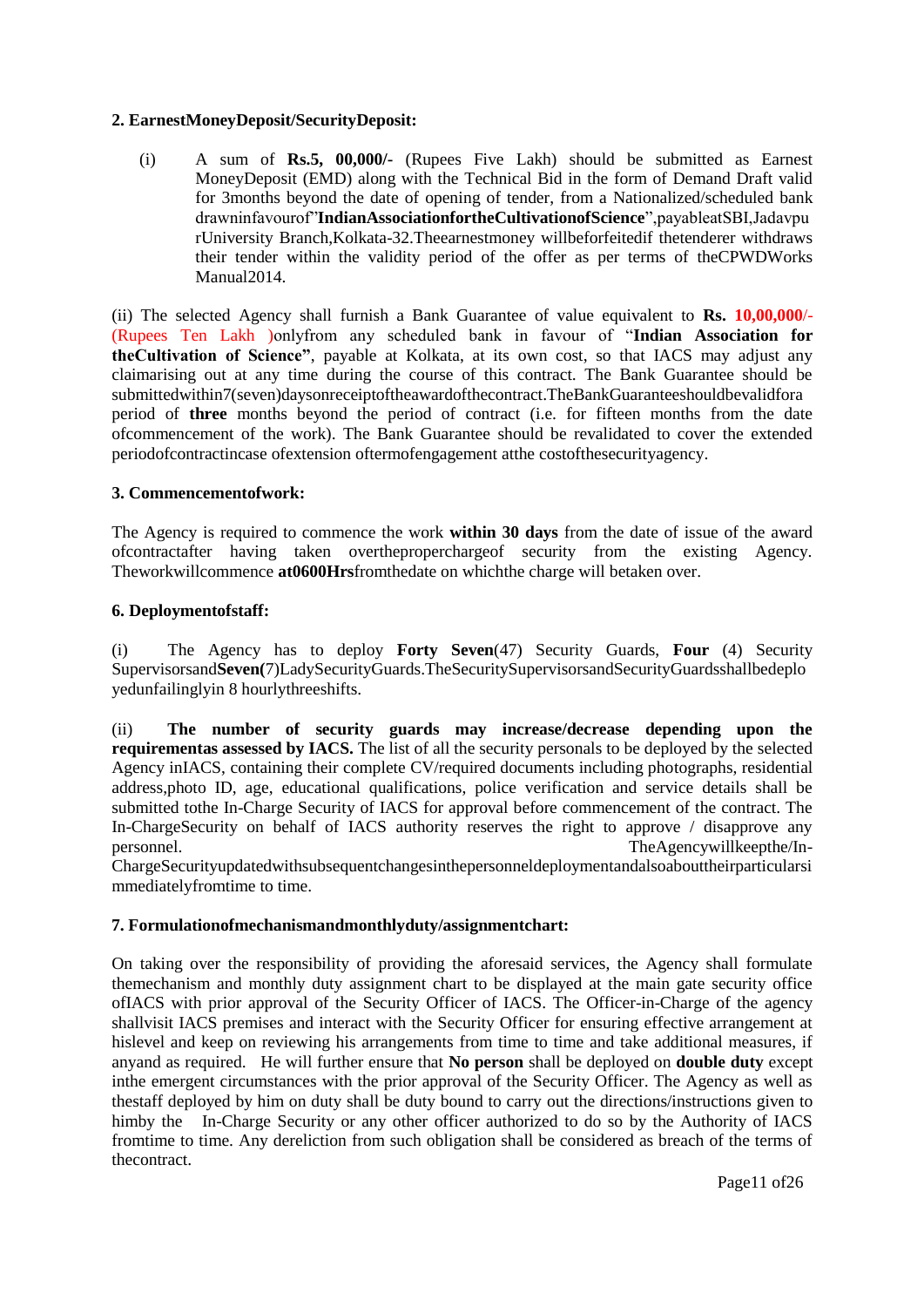#### **8. Determinationofqualityofwork/services:**

The decision of the Authority of IACS with regard to the determining the quality of work/servicesdone by the Agency shall be final and binding on the Agency. The Agency shall, therefore, rectify rectify

thedefectsopointedoutwithoutanyextrapayment.IACSalsoreservestherightstogetthework/services so rejected done/replaced atitsown levelatthe risk and costof theAgency,aftergiving him a notice in writing, and the expenditure incurred on this account shall be recovered fromthe bills ofthe Agencyorfromhis anyotheroutstandingdues as hemaydeemproper.

#### **9. Identification**

For the purpose of proper identification of the employees of the Agency deployed atvarious points,the Agency itself shall issue them complete Uniform and Identity cards at its own cost and they shallbeboundto displaytheidentitycards atthe time ofduty.

#### **10. Uniform**

Wearing of neat and clean uniform by the staff deployed for duty in IACS shall be compulsory all thetime.

#### **11. SupervisoryControl**

The persons of the Agency so deployed shall be under the overall control and supervision of SecurityOfficer/ In-Charge Securityof IACS.

#### **12. SurpriseCheck:**

The In-Charge Security or any other officer so authorized by the IACS authority shall be at liberty tocarry out any surprise check on the working of the persons so deployed by the Agency in order toensurethattherequired numbers of persons aredeployed and thattheyaredoingtheirdutiesproperly.

#### **13. Relationshipbetweentheemployerandstaff:**

The persons deployed by the Agency for the work shall be its employees for all intents and purposesandinnocase,thereshallbeanyrelationshipofemployerandemployeebetweenthesaidpersonsand IACS,eitherimplicitlyorexplicitly.

#### **14. MedicalExaminationandVerificationofantecedents:**

The Agency will ensure that its employees are medically fit and free from communicable disease. Theantecedents of thepersonsto beprovided by the Agency willbe verifiedfrom theappropriateauthority by the Agency at its own level within 3 months of their deployment and in case of anyadverse reporting from the police immediate replacement will be made with the suitable personnelhavinggood policerecord.

#### **15. RaisingofBills:**

In order to ensure timely payment of wages to the staff, the monthly wage bills shall be raised by theAgency on the required format in vogue on the basis of original attendance-cum-work performancereport got signed by the designated person of the agency and Security Officer or any other officer soauthorizedbythe competentauthorityofIACS.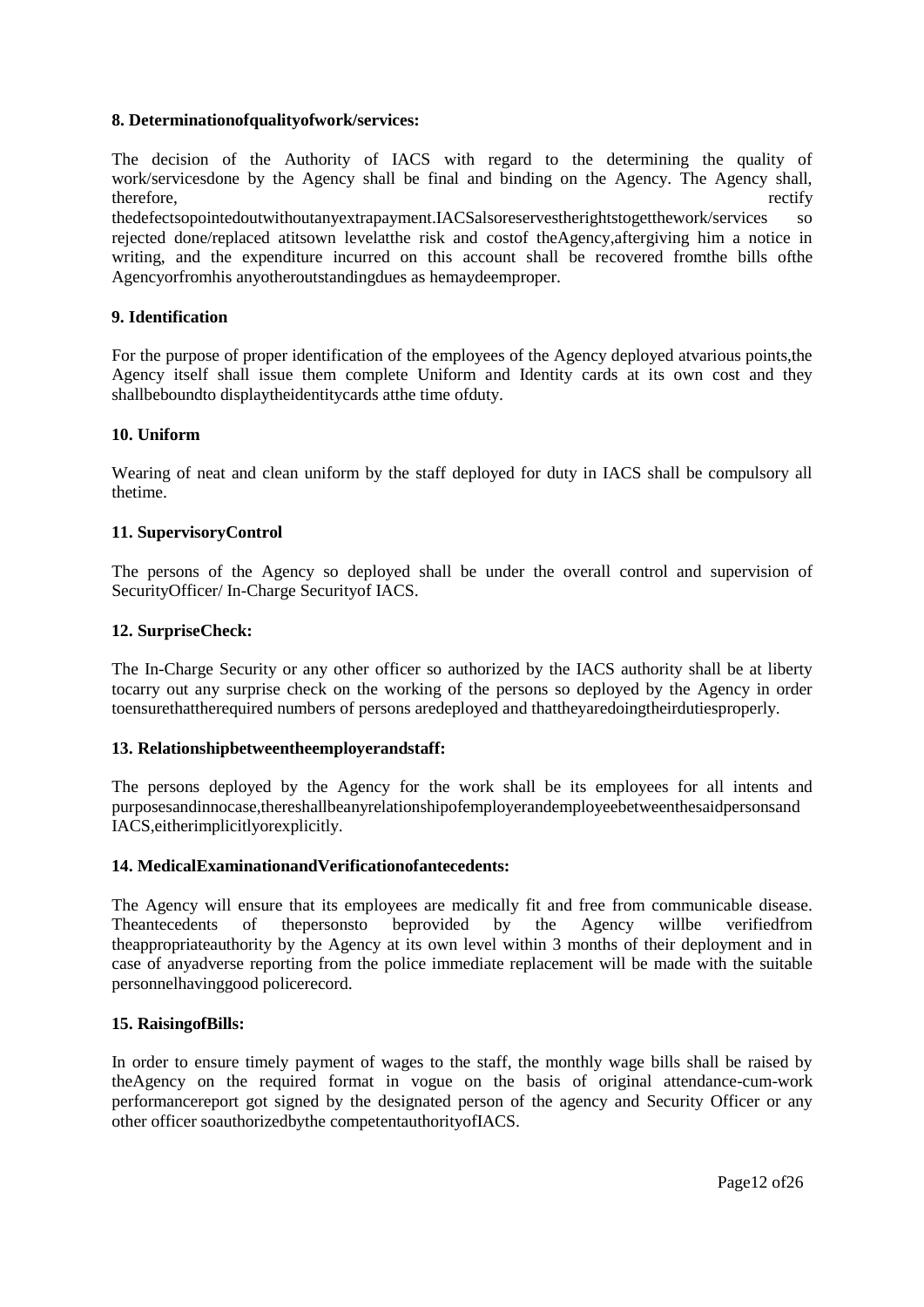#### **16. Payment ofwages:**

The Agency shall ensure that all the employees get minimum wages as prescribed by the Office of theLabourCommissioner(C),NewDelhi,MinistryofLabourandEmployment,Govt.ofIndiafromtime to time. The Agency will ensure that payment of wages to the contractual employees is made bythe 7th of every month and wage slips are issued to every employee. The Agency shall disburse thewages of the employees deployed at IACS in the presence of the In-charge Security or his authorizedrepresentative or make through electronic transfer (RTGS/NEFT) directly to their bank accounts andsubmit thedetailsaccordingly.

#### **17. EPF/ESI/Bonus/Minimumwages:**

The Agency shall be responsible for fulfilling all its obligations towards the personnel deployed underlaw, namely, under the **Minimum Wages Act-1948**, **ESI Act**, **Bonus Act**, **Maternity Benefit**  Act,Shops and Establishment Act, etc. as applicable and amended from time to time. The Agency shall

beresponsiblefordepositofemployee"sandPrincipalEmployer"sshareofstatutorycontributiontowards

ESI/EPF with the concerned department/authorities at its own level and maintenance of suchrecord as per rules. F&AO of IACS will be consulted in this regard by the Agency. The Agency willbe required to submit a copy of Challan/statement of the amount deposited on account of the statutorycontributions of deployed employees within a month or with the bill claimed for the following monthfailing which the payment of administrative charges of the following month may be withheld by theCompetent Authority.

#### **18. GST/Anyothertax:**

GST or any other tax (except income tax) payment as may be amended from time to time of which theliabilityis ofthe principalemployerwillbe paidbyIACS.

#### **19. TDS:**

IncometaxshallbedeductedfromthebillsoftheAgencyatsourceattheratesasapplicablefromtime totime,inaccordancewiththeinstructions/rulesapplicableinthisregard.

#### **20. Othermandatoryresponsibilitiesof theAgency:**

It is obligatory on the part of the Agency to fulfill its commitments towards its employees so deployedby it under the various Labour Laws. The Agency shall comply with or cause to be complied with theAgency's Labour Regulations or any obligation and/or formalities which are required to be fulfilledunder the Contract Labour (Regulation and Abolition) Act, 1970 as amended from time to time or anyother Act for the purpose of entering into and/or execution of this contract shall be carried out by theAgency at its own cost. The Agency shall be solely responsible for violation of any provisions of thesaid Act or any other Act. The Agency shall not charge any amount from the contractual

employeestowardssecuritydeposit.TheAgencyshallissueemploymentcardscontainingtermsandcondition sof appointmenttoits employees to bedeployed inthe IACS.

**21. Emergency Services**: The Company will ensure immediate Fire management/Medical assistancein case of natural calamity/crowd control/handling of the media etc., failing which an appropriatecompensation/penalty from the Performance Guarantee will be recovered. GCSC Committee of theInstitutewillfixthepercentageof compensation/penaltyon caseto case basis.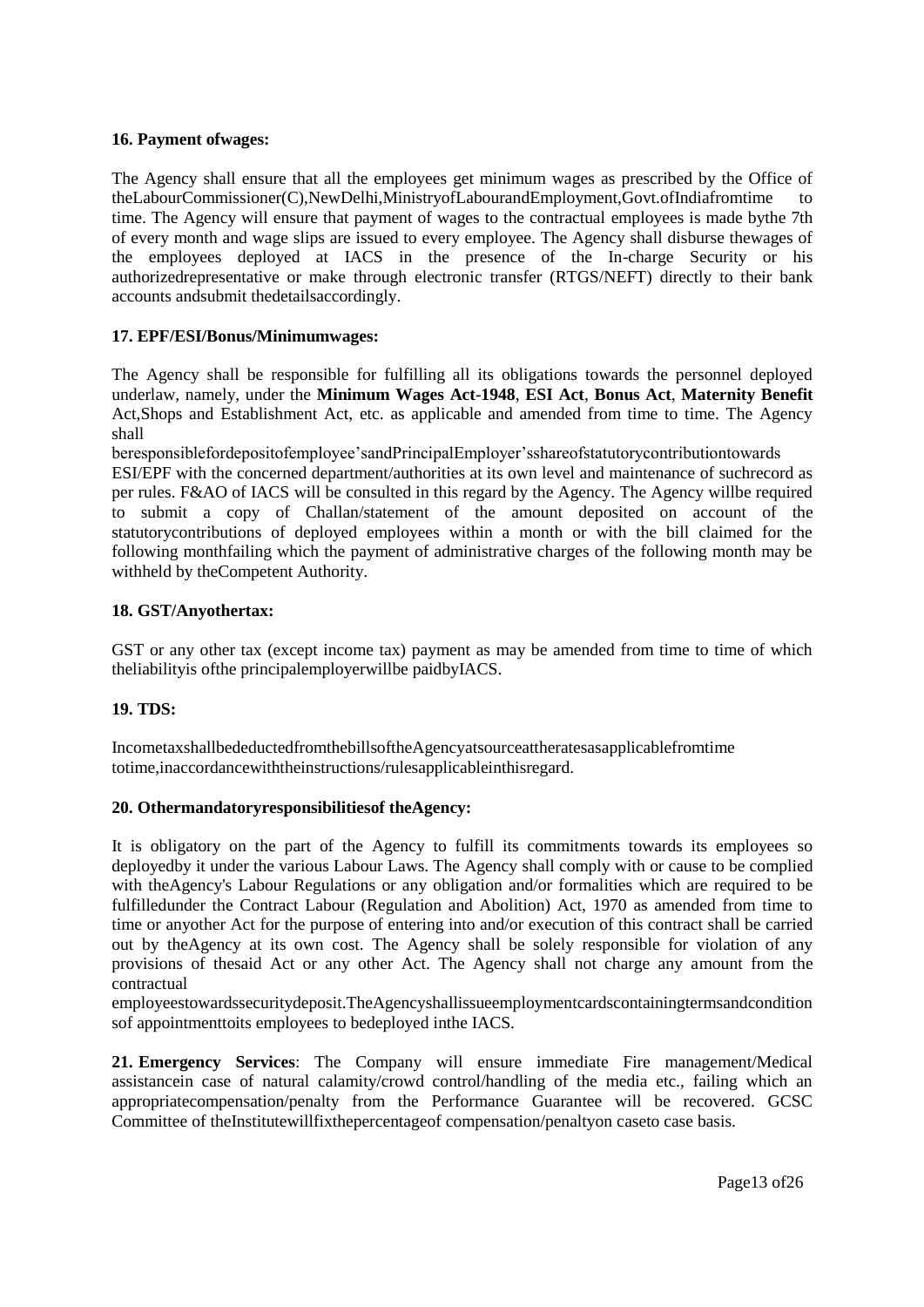#### **22. LiabilityoftheAgencytoindemnify:**

The Agency shall keep IACS indemnified against any loss caused to the IACS's property by way oftheft, mishandling orotherwise and the claimswhatsoeverin respect of the employeesdeployed bythe Agency. Agency shall be responsible for payment of any loss caused to the property of IACS. Incase any employee of the Agency so deployed enters into dispute of any nature whatsoever, it will bethesoleresponsibilityofthe Agencyconcerned tocontestthesame.

#### **23. TerminationoftheContract:**

Thecontractmaybe terminatedintheevent ofoccurrences ofanyofthefollowingcontingencies:

- 1) Without anyprior noticeontheexpiryof thecontract period.
- 2) Bygiving**onemonth's**noticeincase:
	- i) TheAgencyconsistentlyprovides unsatisfactoryservices.
	- ii) The Agency assigns the contract or any part thereof to any other person for subletting thewholeora partofthecontract.
	- iii) TheAgencyisdeclaredinsolventbyanycourtoflaw.
	- iv) TheAgencyis notinterested to complete/continuethecontract.
	- v) The contractor is black listed on previous occasions by any of theInstitutes/Organizations.
	- vi) Theworkmayalsobeterminatedatanytimewithoutanypriorintimationintheeventofanyactivit ies adverselyaffectingtheinterestof IACS

#### "**Provided that during the notice period for termination of the contract, the AgencyShall be bound to continue to provide the services as before till the expiry of noticeperiod**."

#### **24. Removalofstaffonterminationofcontract**

It shall be the duty of the Agency to remove all the persons along with their personal belongings andinstruments/appliances of the agency deployed by him, on termination of the contract and ensure thatnoperson shallcreateanydisruption/hindrance/problemofanynatureto IACS.

#### **25. TransferofLiabilities:**

In the event of exigencies arising due to the death, insolvency of the Agency or for any other reasonsorcircumstances,liabilitiesofthecontractshallbebornebyfollowingthetermsandconditions,astheD irector, IACSmaydeemproperin the interestofIACS:

- 1) Legal heirsin caseofsoleproprietor.
- 2) ThesurvivingpartnersinthecaseofAgency,otherwise,theDirector,IACSshallreservetherightto settlethematteraccordingtothecircumstancesof thecaseas he maythinkproper.

#### **26. Jurisdiction**

ThecourtsatKolkataonlyshallhavethejurisdictionforthepurpose ofthisagreement.

#### **27. Arbitration**

In case of any dispute arising between the successful bidder and IACS, the dispute shall be addressedasperthe Indian Arbitration &ConciliationAct-1996.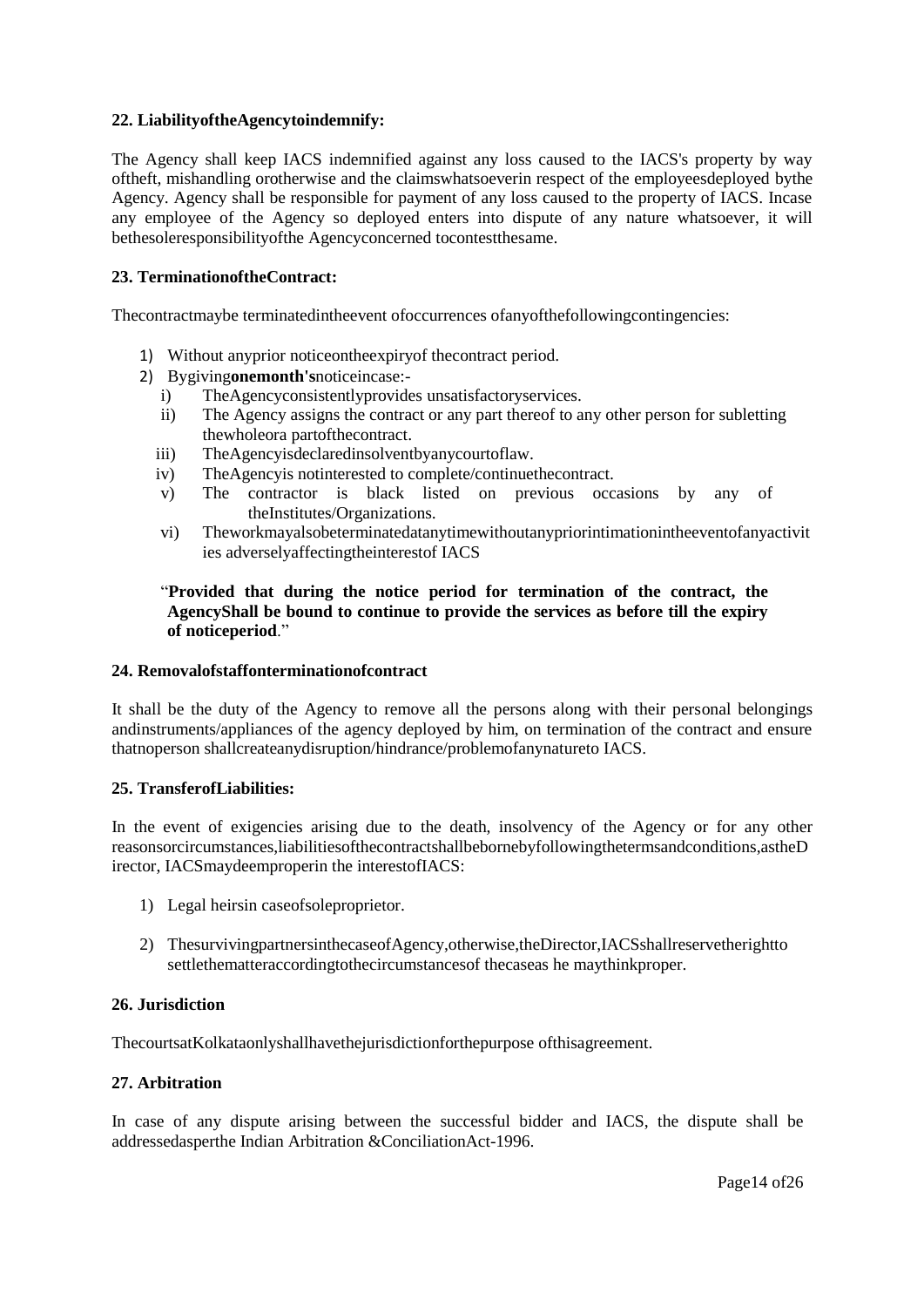#### **28. Importantdates**

Closing timeand date of receipt of tenderswillbetill**02.00 Noon** on **01/04/2022**Opening ofTechnicalBidsat**03.00PMon01/04/2022**.Opening

ofFinancialBidsoftechnicallyqualifiedtenderswillbeintimatedindue course through email/phone.

#### **29. Rates**

Rate already quoted in the prescribed price bid format given at Appendix IV taking into account thenotification issued by the Office of the Chief Labour Commissioner (C), New Delhi, Ministry ofLabourand Employment,Govt. ofIndia.

#### **30. SubmissionofTenders.**

Sealedtendersaretobesubmittedinseparatetwopartsi.e.:-

- 1) **Part-I**containing**TechnicalBid**(AppendixI)inasealedenvelopeandrelateddocumentsas requiredalongwith :
	- **a)** ADDof**Rs.1000**/-(RupeesOneThousand) asTenderFee–**Non refundable**
	- b) ADDof **Rs.5,00,000/-**(RupeesFiveLakh)asEMD,
	- **c)** ASolvencycertificateofRs**.10,00,000/- (RupeesTenLakh)**
	- d) Appendix-III.
- 2) **Part-II**containing**PriceBid**intheenclosedformat(**Appendix-IV**)inasealedenvelope.

These two envelopes maybe put in a single big envelope and superscripted with the tenderno. and due date and addressed to **"The Registrar, IACS 2A & 2B, Raja S. C. MullickRoad, Jadavpur, Kolkata – 700032".** It is the responsibility of the tenderer to ensure thattheir tenders are dropped in the **tender box available in the Office of the Registrar** or reachherbypostorcourierwithintheduedateandtimeofsubmission.IACSwillnotberesponsible for any postal delay in submission of tender or the tender is submitted in any areaotherthantheofficeoftheRegistrar.

#### **30. Selectionof Agency.**

- 1) Part-Ii.e.Technical Bidwill beopenedfirst.
- 2) A designated committee/consultants appointed by the competent authority shall screen theTenderDocumentsfortheSecurityAgency"sconformitytothelaiddownPrerequisites/Gene ral Conditions.
- 3) Part-II of the Tender containing the "Price Bids" of the Security Agency"s who havefulfilled all the conditions laid down in the PRE-REQUISITIES and all the conditions(including the Demand Draft for Earnest Money) reflected in the General Conditions, willbe opened.
- 4) "Part-II"ofthe TendercontainingtheFinancialBidwillnotbeopenedincasetheSecurity Agency does not fulfill the requirements laid down for "Part-I" of the Tender.SuchTenderswillbe rejected.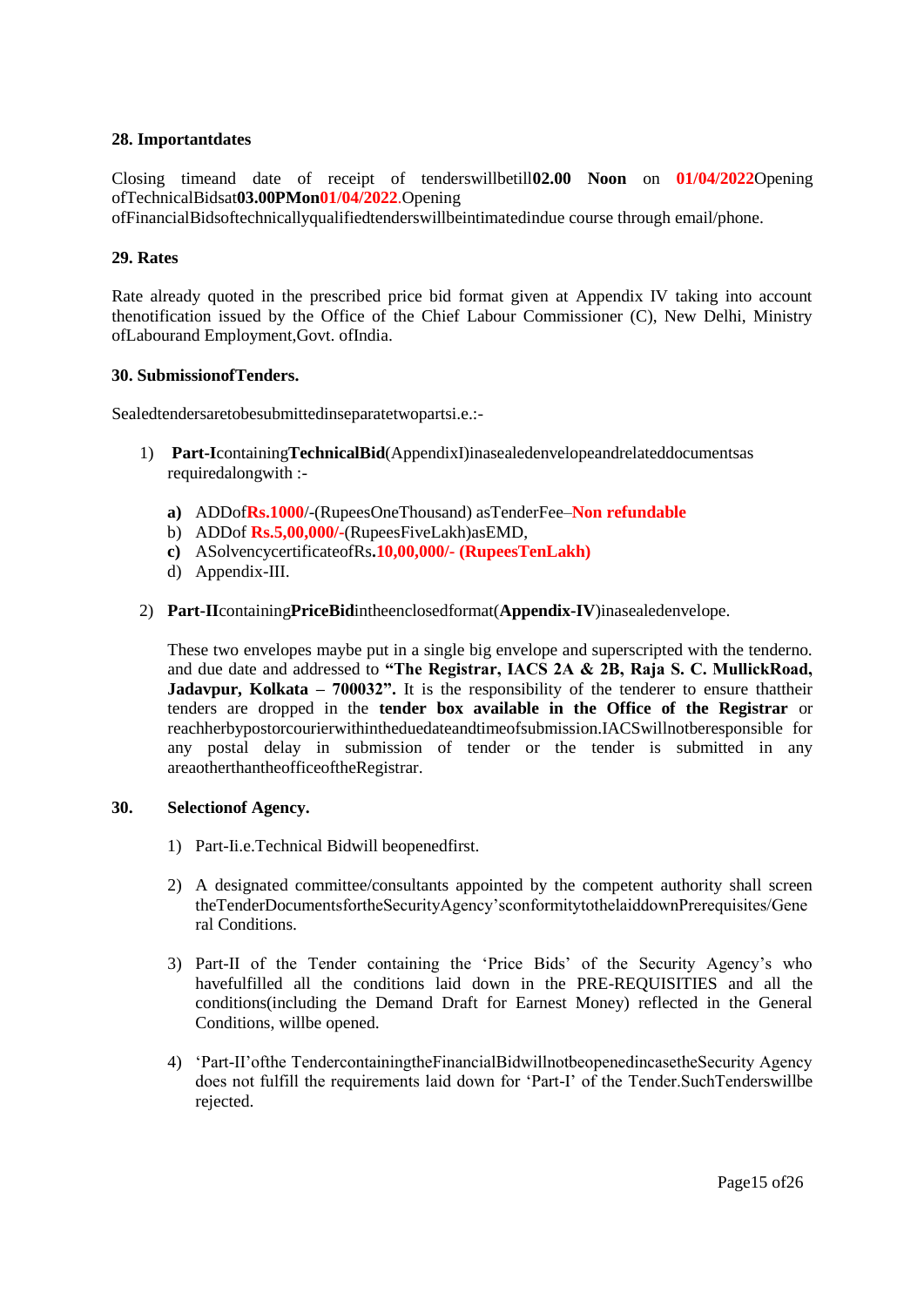- 5) TheInstituteisnotboundtoacceptthelowestoranybidandmayatanytime,bynoticetobegiven inthe IACSwebsite,terminatethetenderingprocess.
- 6) The Director, IACS, in the interest of the Association reserves all rights to accept or rejectany or all tenders without assigning any reason and also to impose/relax any term andconditionofthe tender.

#### **ACTINGREGISTRAR**

Page16 of26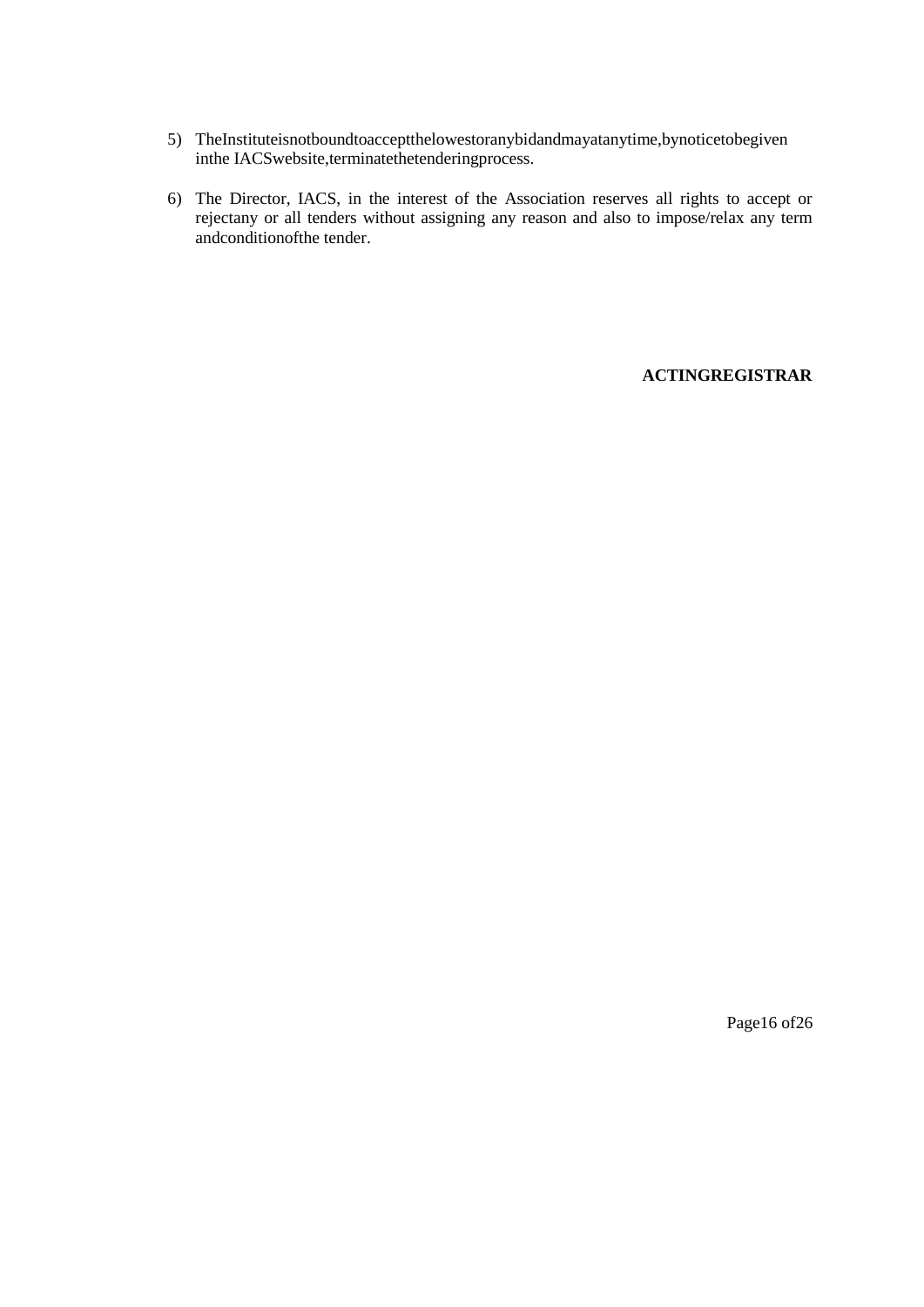#### **APPENDIX-III**

#### **AFFIDAVIT**

I/We

Agency/Partner/SoleProprietor(strikeoutwordwhichisnotapplicable)ofthe(Agency)

Agency/companies are neither black-listed by the Union or State Government nor anyPartner/Shareholder thereof is directly or indirectly connected with or has any subsisting interest inbusinessofmy/ourAgency.

#### **DEPONENT**

Address: Verification:

Verified that the contents of above affidavit are true and correct to the best of my knowledge andbeliefs. No partofitisfalseand nothinghas beenkeptconcealed therefrom.

#### **DEPONENT**

Place:

Dated: (Note:Tobefurnishedonnon-judicial stamp paperdulyattested bytheOathCommissioner)

Page17 of26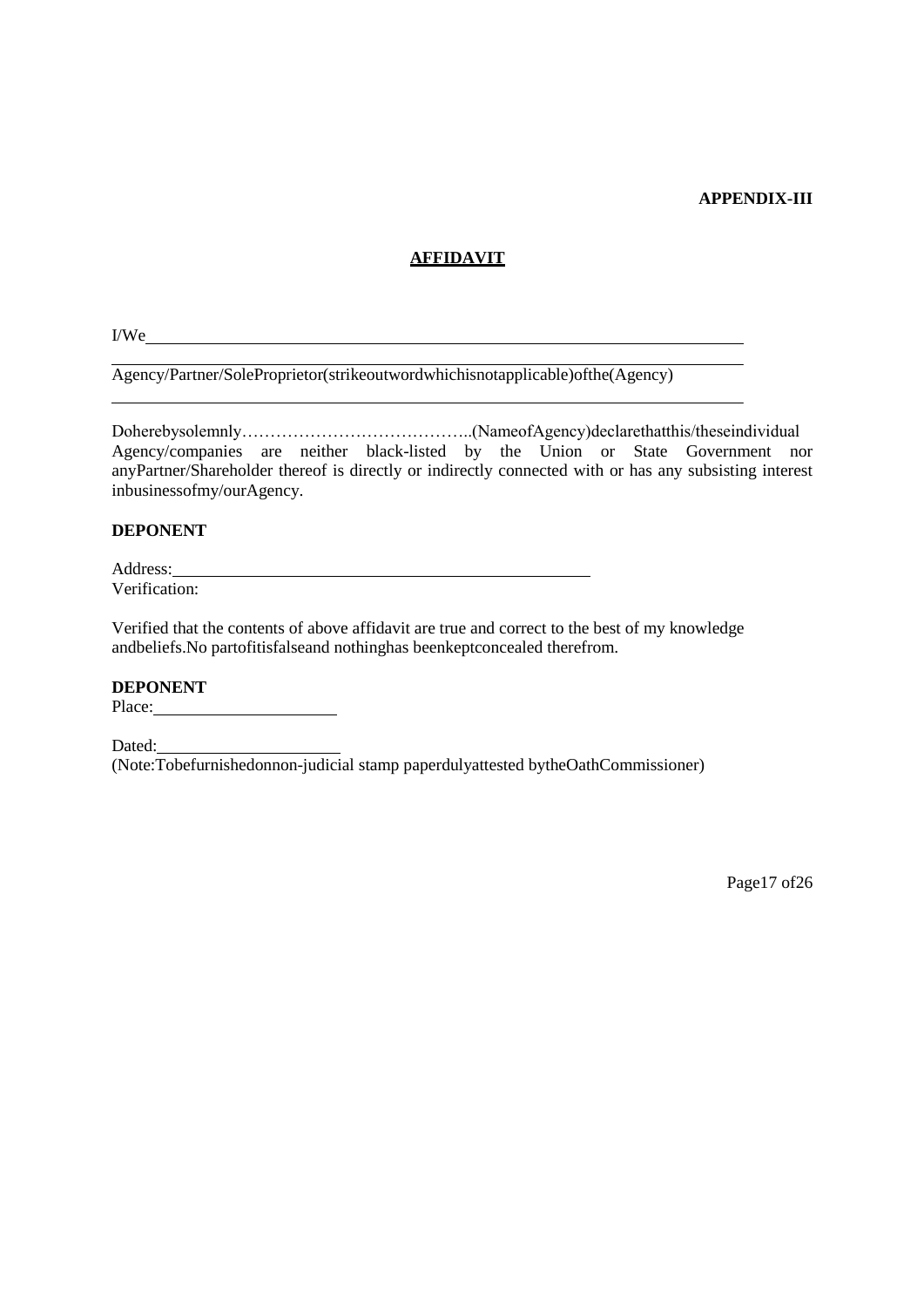## DOCUMENTSTOBESUBMITTEDWITHTHETECHNICALBIDOF TENDER

| 1.               | RegistrationoftheAgencywiththeRegistrarofCompaniesunderthe<br>Acopyofthe<br>CompaniesAct 1956                              |
|------------------|----------------------------------------------------------------------------------------------------------------------------|
| 2.               | AcopyoftheLicense(s)inFormVIissued bythe State/CentralGovt.                                                                |
| 3.               | AcopyoftheCorporate IdentityCard                                                                                           |
| $\overline{4}$ . | Acopyof eachofPAN,TAN,ESI,EPF, GST &ProfessionalTaxregistration                                                            |
| 5.               | Acopyoftheregistrationwith the LabourDepartment                                                                            |
| 6.               | Acopyof thevalidlicenseforrunningthesecurityagency                                                                         |
| 7.               | Acopyoftherecentlistofclients                                                                                              |
| 8.               | AffidavitasgiveninAppendix-III                                                                                             |
| 9.               | AnundertakingontheCompany'sletterheadstatingthatnoalterationshavebeenmadein<br>thetenderdocuments downloadedfromthewebsite |
| 10.              | Acopyof thelatestauditedBalance sheet                                                                                      |
| 11.              | CopiesofIncomeTaxreturn(forthelast fiveyears)                                                                              |
| 12.              | AcopyoftheGovt. ordersforrates ofminimumwages quoted                                                                       |
| 13.              | DDofRs. 1000/-as TenderFee                                                                                                 |
| 14.              | EMDofRs.5, 00,000/-.                                                                                                       |
| 15.              | Solvencycertificateof Rs.10,00,000/-.                                                                                      |
| 16.              | AcopyoftheTradeLicense issuedbyState Government                                                                            |
| 17.              | AcopyoftheSecurityServiceLicenseunder HomeDepartment                                                                       |
| 18.              | Check-list                                                                                                                 |
| 19.              | AcopyoftheRegistrationCertificateoftheempanelmentoftheAgencywithDGR<br>tobeenclosed.                                       |
| 20.              | A copy of registration under Private Security Agencies (Regulation) Act 2005                                               |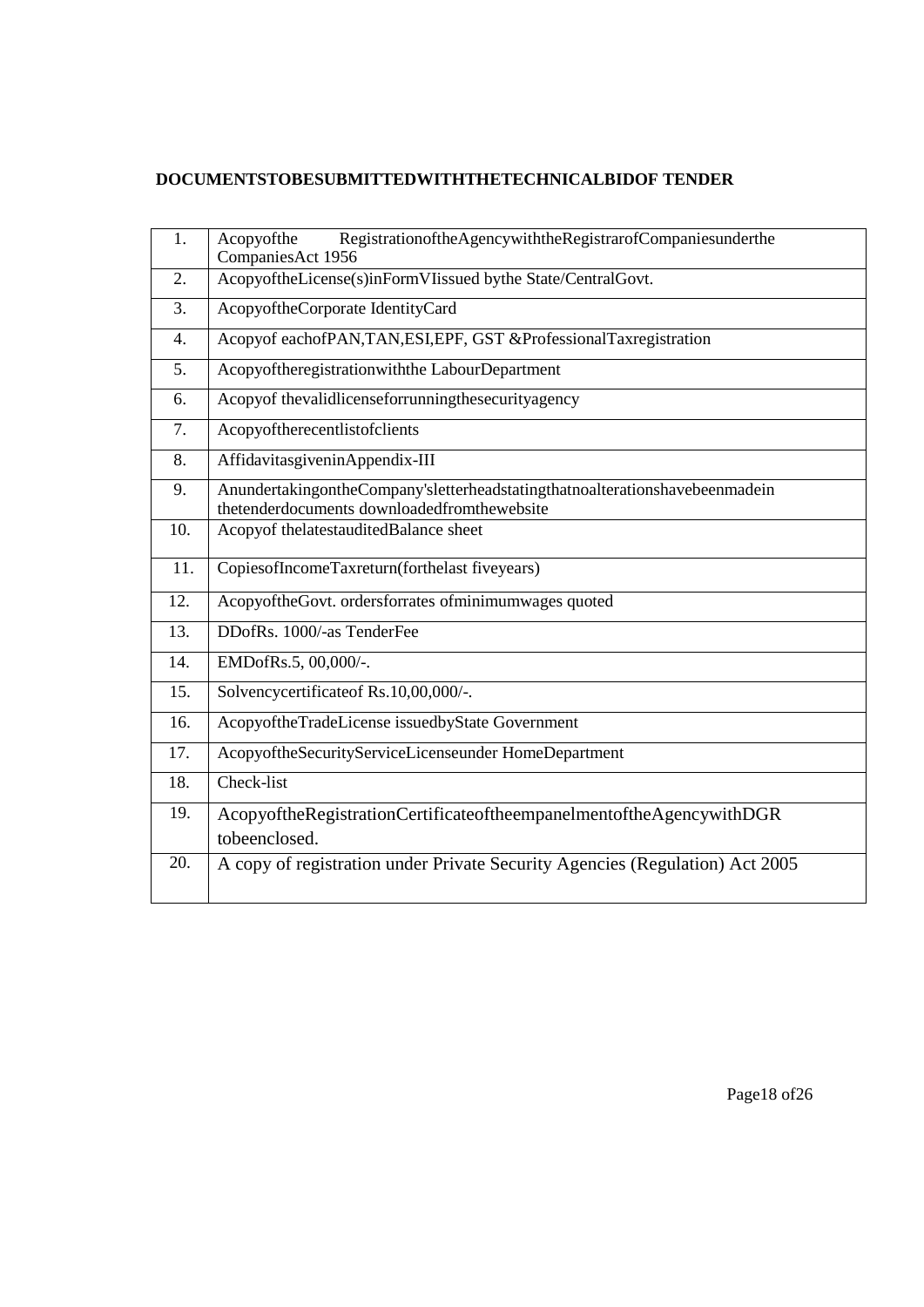#### **APPENDIX-IV**

#### **FINANCIALBID**

| $\overline{SI}$ . | Designation                                    | Categoryof   | RateofMin. | $\Gamma$ u Tumumc $\Gamma$ uckoccu Tyau $\Lambda$ Cocampusawaya yur $\mu$<br>EPF @13% of | ESI@          | Uniform     | Total       |
|-------------------|------------------------------------------------|--------------|------------|------------------------------------------------------------------------------------------|---------------|-------------|-------------|
| No.               | ofSecurity                                     | Security     | Wages/day  | Min. Wages (Basic                                                                        | 4.75% of      | Allowance   | Expenditure |
|                   | Personnel                                      | Personnelas  | /personi/c | $+VDA$ ) /day/                                                                           | Min. Wages    | /day/person | /day/person |
|                   |                                                | perM.W.Act.  | <b>VDA</b> | person                                                                                   | $(Basic +$    | (Rs.)       | (Rs.)       |
|                   |                                                | $-1948$      | (Rs.)      | (WageceilingRs.                                                                          | VDA) /day/    |             |             |
|                   |                                                | Equivalentto | Asondate   | $15,000/-$                                                                               | person        |             |             |
|                   |                                                | (asper Order | andas      |                                                                                          | (Wage         |             |             |
|                   |                                                | ofChief      | amended    |                                                                                          | ceilingRs.    |             |             |
|                   |                                                | Labour       | fromtimeto |                                                                                          | $21,000/$ -.) |             |             |
|                   |                                                | Commissioner | time       |                                                                                          |               |             |             |
|                   |                                                | (C)          | $(Basic+$  |                                                                                          |               |             |             |
|                   |                                                |              | VDA)       |                                                                                          |               |             |             |
|                   |                                                |              | Rs.        |                                                                                          |               |             |             |
| $\mathbf{1}$      | SecuritySu                                     | Watch        |            |                                                                                          |               |             |             |
|                   | pervisor                                       | &ward(wit    |            |                                                                                          |               |             |             |
|                   |                                                | h            |            |                                                                                          |               |             |             |
|                   |                                                | arms)        |            |                                                                                          |               |             |             |
| $\overline{2}$    | Security                                       | Watch        |            |                                                                                          |               |             |             |
|                   | Guard                                          | &ward        |            |                                                                                          |               |             |             |
|                   |                                                | (without     |            |                                                                                          |               |             |             |
|                   |                                                | arms)        |            |                                                                                          |               |             |             |
| 3                 | <b>Staff</b>                                   | Supervisor   | 04Numbersx |                                                                                          |               |             |             |
|                   | Strength                                       | Guard        | 54Numbersx |                                                                                          |               |             |             |
| $\overline{4}$    | Totalwagesof58NumbersofSecuritypersonnelperday |              |            |                                                                                          |               |             |             |
| 5                 |                                                |              |            | ServiceCharges(i.e.Contractor'sProfit&Overhead)@  %                                      |               |             |             |
|                   |                                                |              |            |                                                                                          |               |             |             |
|                   |                                                |              |            |                                                                                          |               |             |             |
| 6                 | <b>TOTALOF4&amp; 5</b>                         |              |            |                                                                                          |               |             |             |
| $\overline{7}$    | SGST@9%                                        |              |            |                                                                                          |               |             |             |
| $\overline{8}$    | <b>CGST@9%</b>                                 |              |            |                                                                                          |               |             |             |
|                   | GrandTotal(Rs.)                                |              |            |                                                                                          |               |             |             |

#### (ForroundtheClockSecurityatIACSCampusatIadavnur)

#### Note:

- (1) TheaboveRatesofMinimumWagesi/cVDAasnotifiedbytheofficeoftheChiefLabourCommissioner (C), New Delhi, Ministry of Labour and Employment, Govt. of Indiavide Order No.1/16(6)/2021-LS-II dated28.10.2021tobeeffectivew.e.f.01.10.2021,tobeconsideredforthefollowingcategoryofSecurityPerso nneland asamended from time to time:
	- **a.** For the **security supervisors**, the Minimum Wages  $i/c$  VDA should be in conformity with therateofsecurityguard, watch and ward, witharms
	- **b.** For the security guards, the Minimum Wages i/c VDA should be in conformity with the rate of security guard, watchand ward, withoutarms.
- (2) Bonus will be paid to the eligible candidates  $\omega$  8.33% of wages subject to a max. of Rs. 7,000/perperson/annumfollowingthePaymentofBonus Act.1965. Bonuswillbepaid annually.
- (3) Service/Administrative charges/any other charges quoted by the firm/agency/company would be fixedfortheentireperiodofcontract.
- (4) Service/administrative charges should be in conformity with the Ministry of Finance, Department ofExpenditure, PP Division's OM No. 29(1)/2014-PPD dated 28.01.2014 i.e. "If a firm quotes 'NIL' charges/consideration, the bidshall betreated as unresponsive and will not be considered.

(Signature with date and seal of the Tenderer)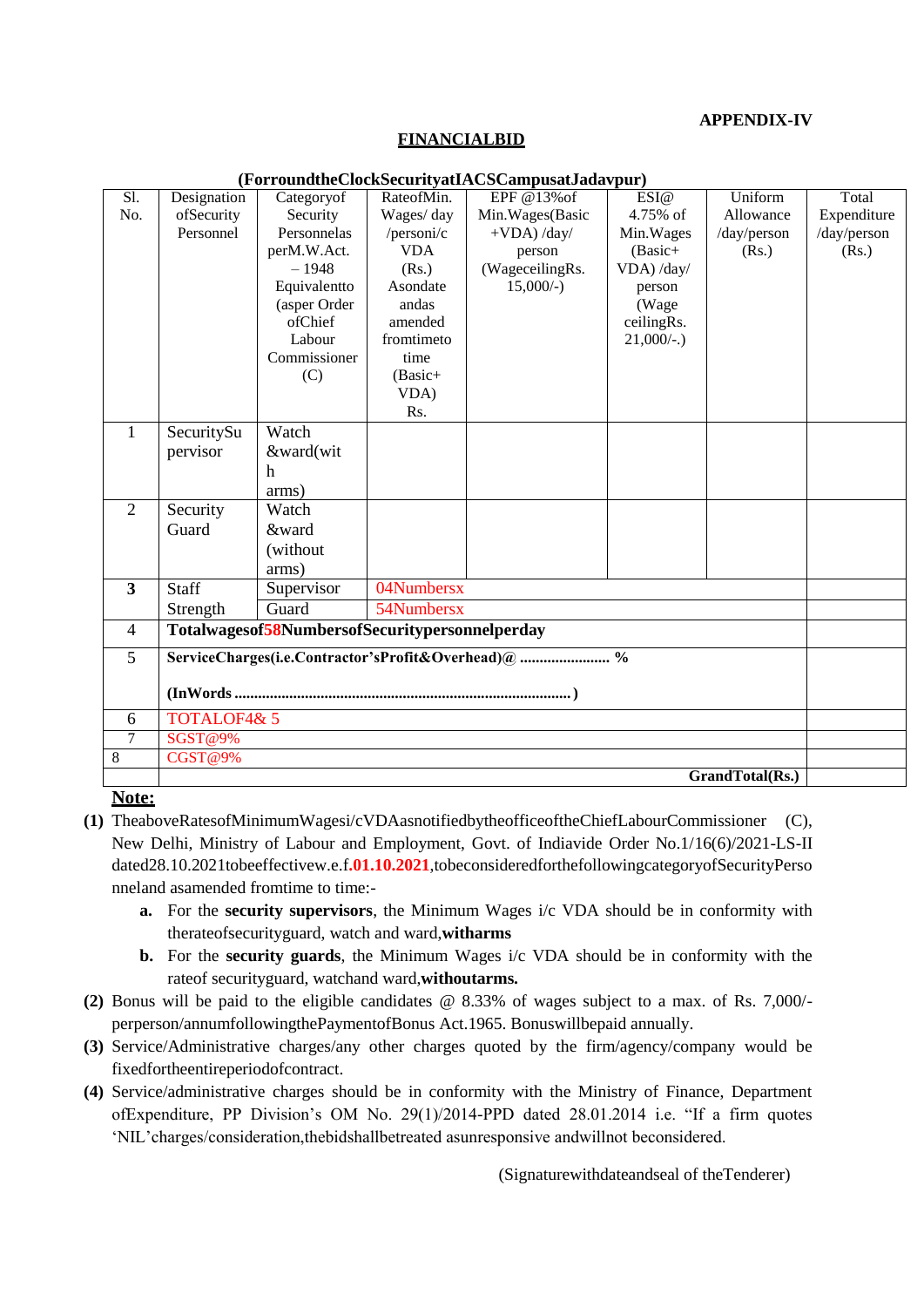#### APPENDIX-IV (Revised)

#### FINANCIAL BID

|                | (For found the clock security at IACS Campus at Jadavpur) |            |                            |                       |  |  |
|----------------|-----------------------------------------------------------|------------|----------------------------|-----------------------|--|--|
| S. No.         | Particulars                                               | Percentage | <b>Security Supervisor</b> | <b>Security Guard</b> |  |  |
|                |                                                           |            | Per head per month         | Per head per          |  |  |
|                |                                                           |            | (To be quoted by           | month                 |  |  |
|                |                                                           |            | Bidder)                    | (Rs)                  |  |  |
|                |                                                           |            | (i)                        | (ii)                  |  |  |
| 1              | Basic wages plus VDA for 26 days                          |            |                            |                       |  |  |
| $\sqrt{2}$     | <b>EPF</b>                                                | 13%        |                            |                       |  |  |
| $\overline{3}$ | <b>ESI</b>                                                | 4%         |                            |                       |  |  |
| $\overline{4}$ | <b>Bonus</b>                                              | 8.33%      |                            |                       |  |  |
| 5              | Total per head per d ay for 8 hrs duty                    |            |                            |                       |  |  |
|                | for 26 days in a month (Sl. No.                           |            |                            |                       |  |  |
|                | $1+2+3+4$                                                 |            |                            |                       |  |  |
| 6.             | Relieving charges $(1/6th$ of total of Sl.                |            |                            |                       |  |  |
|                | No. 5)                                                    |            |                            |                       |  |  |
| $\overline{7}$ | Total (Sl. No. $5+6$ )                                    |            |                            |                       |  |  |
| 8              | Service charges @ %                                       |            |                            |                       |  |  |
|                | (please mention percentage on Sl.                         |            |                            |                       |  |  |
|                | No.7                                                      |            |                            |                       |  |  |
| 9              | Total amount per month                                    |            |                            |                       |  |  |
|                | Total amount per month for Security                       |            |                            |                       |  |  |
|                | Supervisor and Security Guard $(i)$ +                     |            |                            |                       |  |  |
|                | (ii)                                                      |            |                            |                       |  |  |
|                | GST as applicable                                         |            |                            |                       |  |  |
|                | <b>Total Amount</b>                                       |            |                            |                       |  |  |
|                |                                                           |            |                            |                       |  |  |
|                |                                                           |            |                            |                       |  |  |
|                |                                                           |            |                            |                       |  |  |

#### (For found the clock security at IACS Campus at Jadavpur)

Note:

- 1. The above rates of Minimum wages and VDA as notified by the office of Chief Labour Commissioner (C), New Delhi, Ministry of Labour and Employment, Government of India to be considered for security personnel without arms.
- 2. Bonus will be paid to the eligible candidates @ 8.33% of wages subject to a max. of Rs. 7,000/ per person/annum following the Payment of Bonus Act. 1965. Bonus will be paid annually.
- 3. Service/Administrative charges/any other charges quoted by the firm/agency company would be fixed for the entire period of contract.
- 4. Service/administrative charges should be in conformity with the Ministry of Finance, Department of Expenditure, PP Division"s OM No. 29(1)/2014-PPD dated 28.01.2014 i.e. "If a firm quotes "NIL" charges/consideration, the bid shall be treated as unresponsive and will not be considered.
- 5. The additional guard/gunman to be provided by the agency will be intimated by IACS as and when required.
- 6. The rates fixed in the Financial Bid format are for finalization of vendor. However, IACS will pay the wages as notified the appropriated Government/authority form time to time.
- 7. Bidder must quote the basic wages plus VDA of security supervisor more than security guard basic wages plus VDA (i.e. 17654/0)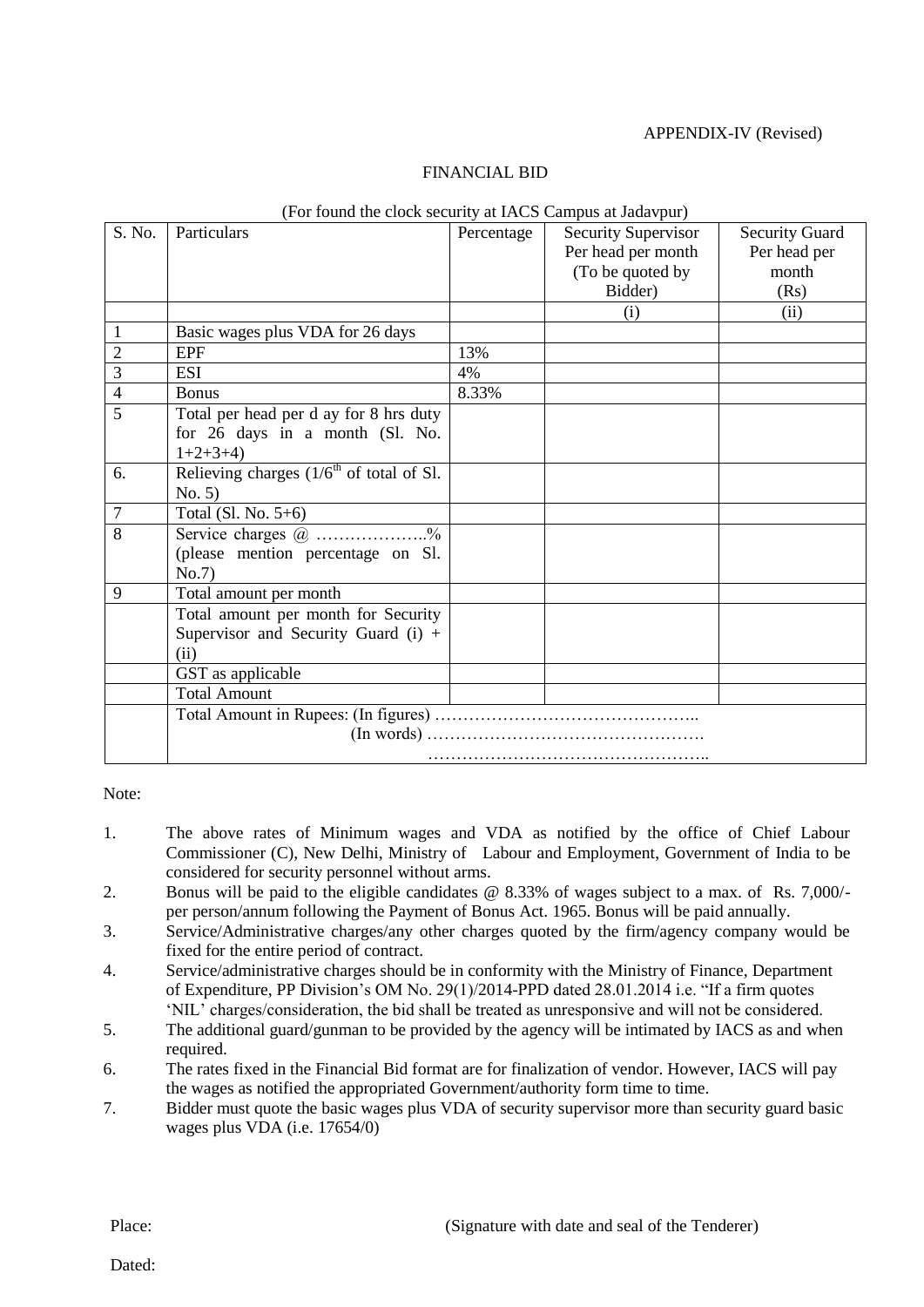#### CERTIFICATEBYTHETENDERER

Certified that I/We have read the instructions given in the tender documents. I/We undertaketo supply the required categories and number of manpower on the rates mentioned above and shall besolely responsible to discharge the liabilities/administrative charges, if any. I/We have understood thecontents of the terms and conditions and undertake to abide by the same as laid down in thesedocuments.

Place: Signatureof Tenderer: Stamp of the Agency:Telephone No/ Mobile No:FAX No:

Date:

Page20 of26

**E-mailid:**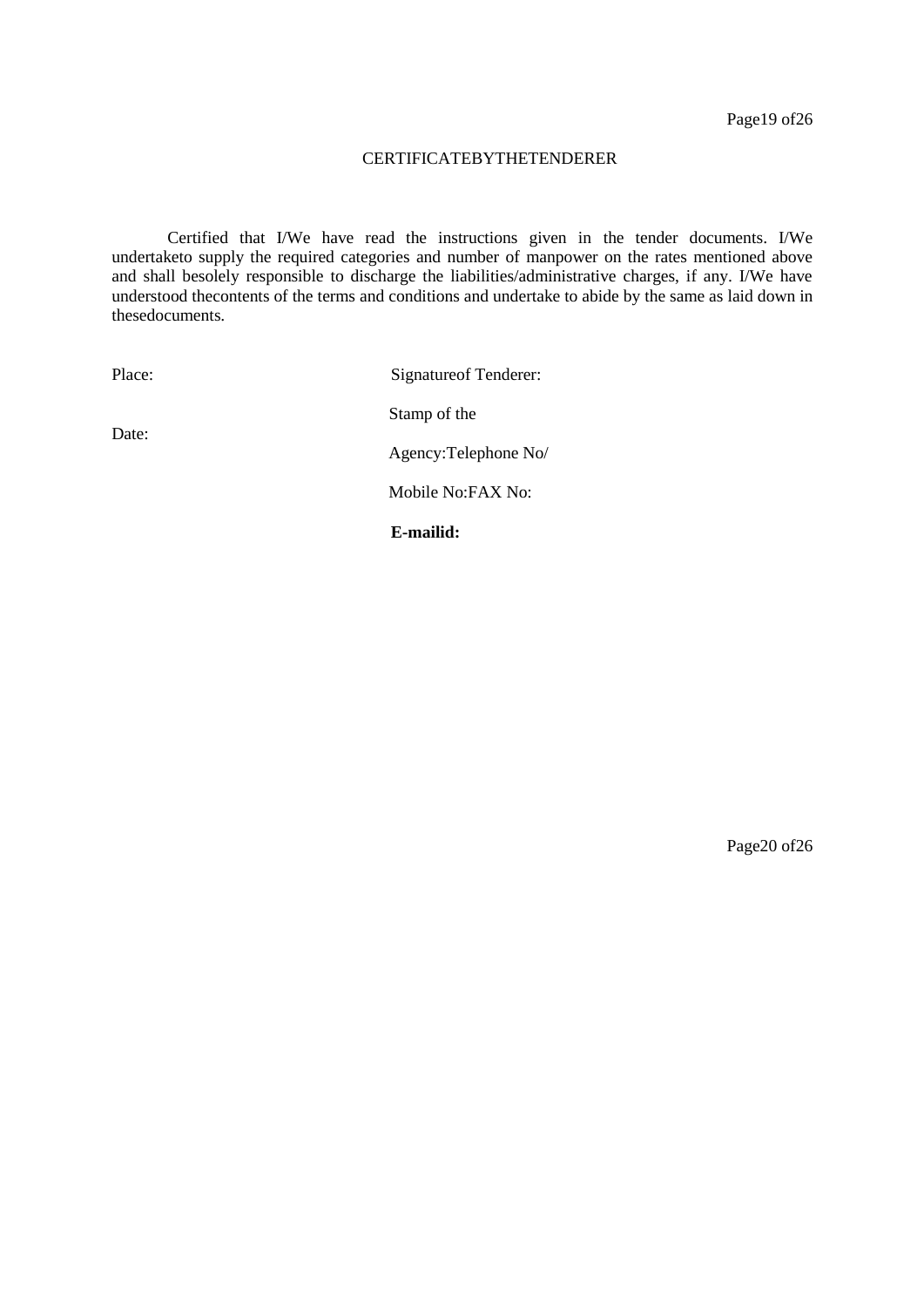#### **DRAFTAGREEMENT** (tobeexecutedbythesuccessfulbidder)

ThisAGREEMENT madeonthis ................................between theINDIANASSOCIATIONFORTHE CULTIVATION OF SCIENCE, a Society registered under the Society Registration Act 1860 ofIndiasituatedat2A&2B,Raja S.C.MullickRoad,Jadavpur, Kolkata-700032.

 $M/s$ And expression shallunless repugnant to the contextor meaning thereof be deemed to mean and includeits successors and assignees of the OTHERPART.

Whereas.INDIANASSOCIATIONFORTHECULTIVATIONOFSCIENCEisdesirousof giving a work contract for providing the security arrangement at IACS Campus at Jadavpur, Kolkata-700032

Whereas Agency has represented that he is a registered Agency under the provisions ofContractLabour(RegulationandAbolitionAct),1970andhasfurtherrepresentedthatheiseligibleto getthis contractand there is no legalorany otherbar forhim in this respect. Any obligations and/or formalities which are required to be fulfilled under the said Act or any amendment thereto forthe purpose of entering into and/or execution of this contract shall be carried out by the Agency at hisown expenses, etc. and the Agency shall report the compliance thereof to IACS. The Agency shall besolelyliableforanyviolationoftheprovisionsofthesaidActoranyotherAct.

WHEREAS IACS has agreed to award the contract of work of security arrangements and to keep astrict watch and ward of the land and properties hereinafter mentioned as work assigned details of which given at Appendix II.

AND WHEREAS the Agency has agreed to furnish to IACS a security deposit of Rs.10, 00,000/-(RupeesTenLakhonly)bywayofBankGuarantyof

NOWTHEREFOREBYTHESEARTICLESAND ONTHEPREMISES mentionedabove, the partieshaveagreedtoas under:-

#### $\mathbf{A}$ . **GENERALCONDITIONS**

 $1.$ That it is expressly understood and agreed between the parties to this Agreement that thepersons(Ex-ServicemenandLadySecurityGuards)deployedbytheAgencyfortheservicesmentioned above shall be the employees of the Agency for all intents and purposes and that the persons so deployed shall remain under the control and supervision of the Agency and in no case, arelationship of employer employee between the said persons and the **IACS** shall and accrue/ariseimplicitlyorexplicitlyever.

That on taking over the responsibility of the work assigned the Agency shall formulate themechanism and duty assignment of work to its personnel in consultation with Security Officer ofIACS or his authorized representative. Subsequently, the Agency shall review the work assigned from time to time and advise the Security Officer for further streamlining their system. The Agency shallfurther be bound by and carry out the directions/instructions given to him by the Security Officer ortheofficerdesignated byhimin this respect from time time.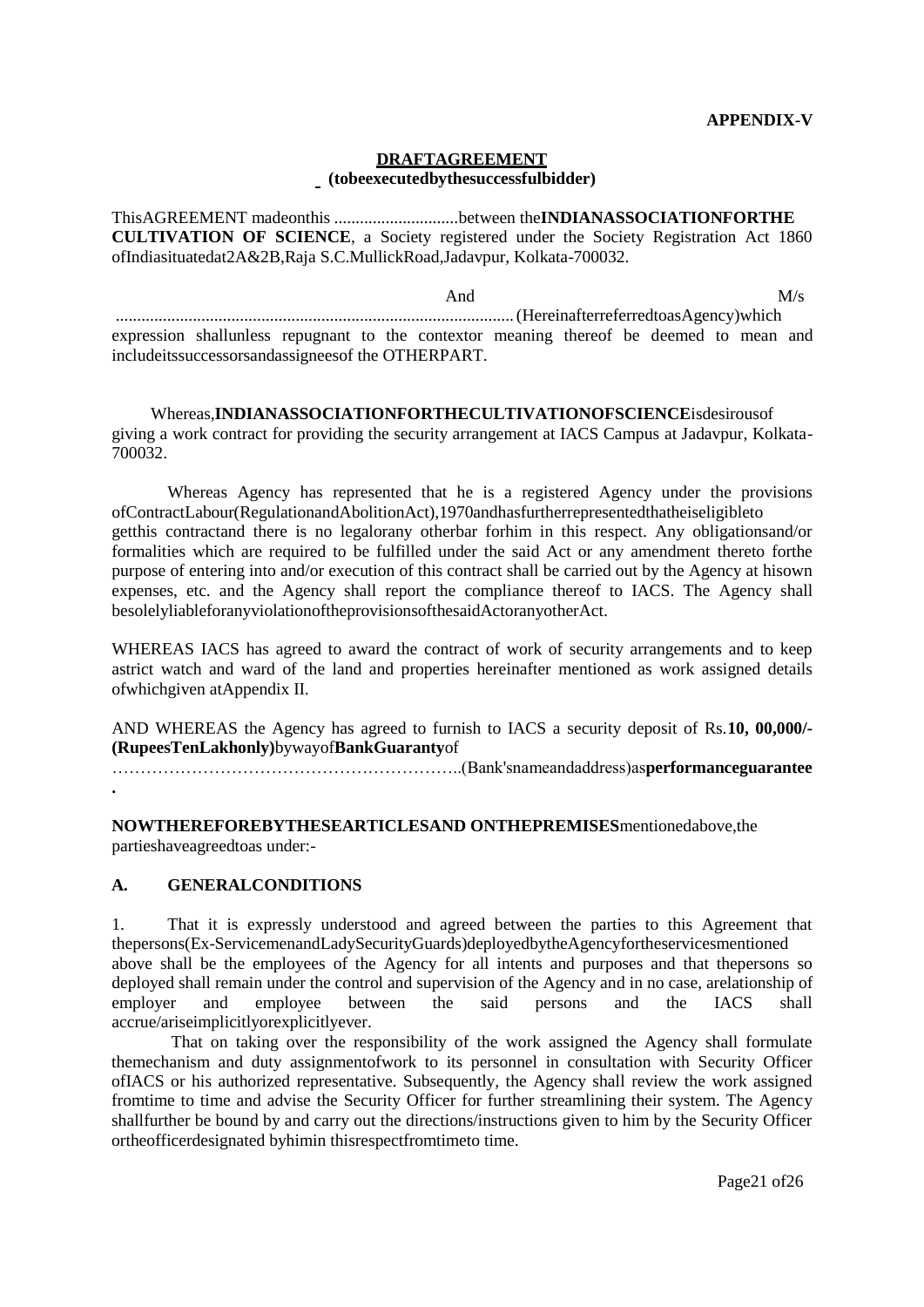2. That the In-chargeSecurityor any other officer authorized by the authority of IACS shall beat liberty to carry out surprise check on the persons as deployed by the Agency in order to ensure thatpersonnel deployed byhimare doingtheirduties proficiently.

3. That in case any of the persons so deployed by the Agency does not come up to the mark ordoes not perform his duties properly or commits misconduct or indulges in any unlawful riots ordisorderly conduct, the Agency shall immediately withdraw/replace and take suitable action againstsuchpersons onthereportof the SecurityOfficerin this respect.

#### **B. AGENCY'SOBLIGATIONS**

1. That the Agency shall carefully and diligently perform the work assigned to him as mentionedat Appendix-IIas deemed fit byhimin consultation withthe In-charge security.

2. That for performing the assigned work, the Agency shall deploy medically and physically fitpersons. The Agency shall ensure that the persons are punctual and disciplined and remain vigilant inperformanceoftheirduty.PersonssoengagedbytheAgencyshallbefromamongsttheretired/releasedexservicepersonnelofArmy/Navy/Airforce,ParaMilitary/TrainedSecuritypersonnel ofintegrityand good conductandarebelowthe age of50 years.

3. Thatthe Agency shallsubmitdetails, such as names, parentage, residentialaddress, age etc.of the persons deployed by him in the premises of IACS. For the purpose of proper identification ofthe employees of the Agency deployed for the work, the agency shall issue identity cards bearing theirphotographs/identification, etc. and as such employees shall display their identity cards at the time ofduty.

4. That the Agency shall be liable for payment of wages and all other dues within the stipulatedtime period as per **Minimum Wages Act 1948** which they are entitled to receive under the variouslabour laws and otherstatutoryprovisions.

5. ThattheAgencyshallathisowncost,ifrequired,takenecessaryinsurancecoverinrespectof the aforesaid services rendered to IACS.Itshall also comply with the statutory provisions ofContract<br>Labour (Regulation and Abolition) Act, 1970, Employees State Labour (Regulation and Abolition) Act, 1970, Employees State InsuranceAct,Workman'sCompensationAct1923,PaymentofWagesAct1936, TheEmployeesProvidentFund(andMiscellaneousProvisions)Act1952,Payment of Bonus Act 1965, The Minimum WagesAct1948,

6. ThattheAgencyshallbesolelyresponsibleforanyviolationofprovisionofthelabourlawsorany otherstatutory provisions' omission, fault, breaches and/orunderthe said Acts, and shallfurther keep IACS indemnified from all acts of rules/regulations and/or any bye-laws or rules framedunder or any of these, IACS shall be entitled to recover any of such losses or expenses, which it mayhave to suffer or incur on account of such claims, demand, loss or injury, from the Agency's monthlypayments.

7. That the Agency shall be required to maintain permanent attendance register/roll within thebuilding premises which will be opened for inspection and checking by the authorized officers ofIACS.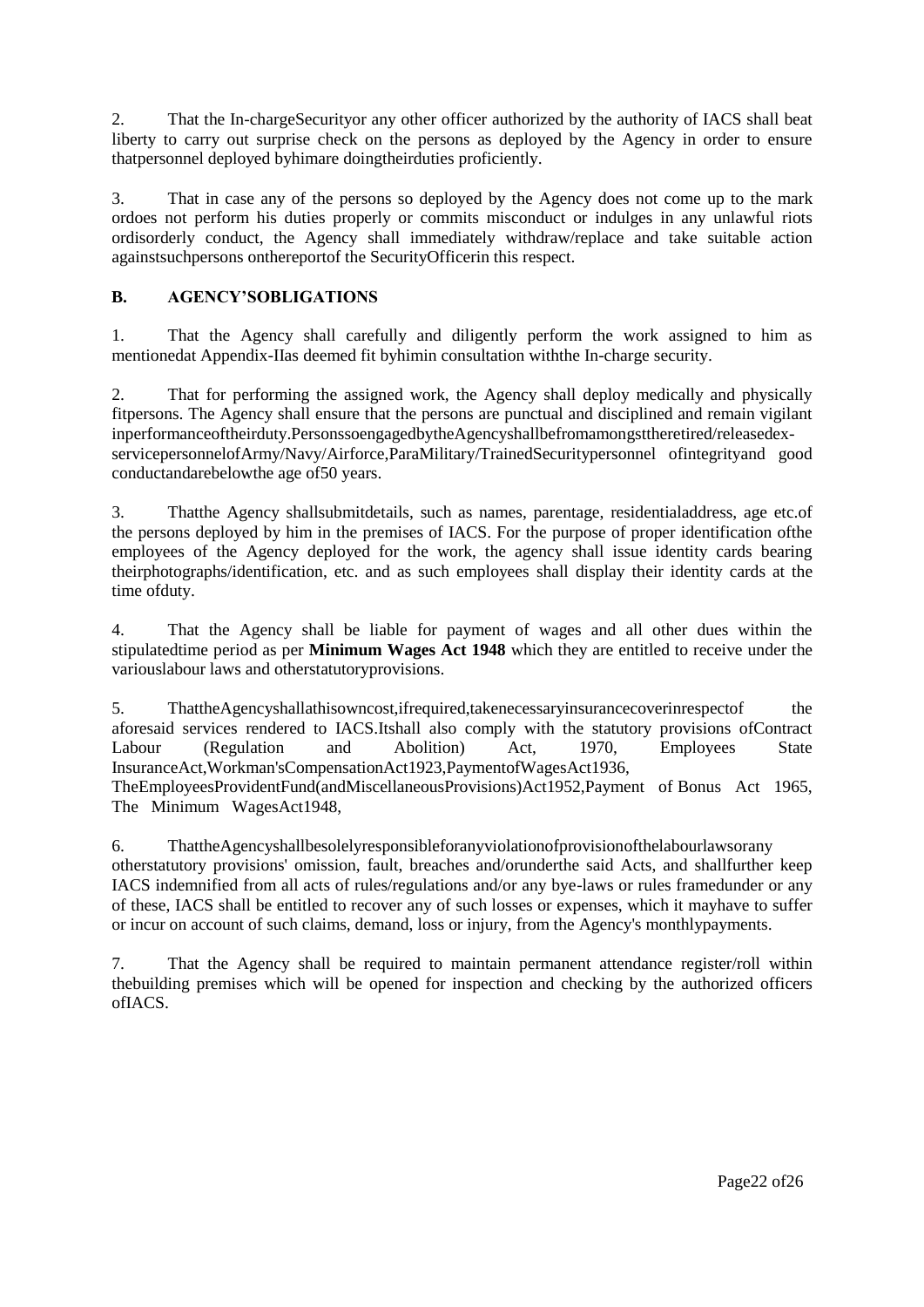8. That the Agency shall make the payment of wages, etc. to the persons so deployed throughelectronic transfer (RTGS/NEFT) directly to their bank accounts and submit the details accordingly toIACS for having paid all the dues to the persons deployed by him for the work under the Agreement.This obligation is imposed on the Agency to ensure that it is fulfilling its commitments towards

theiremployeessodeployedundervariousLabourLaws,havingregardtothedutiesofIACSinthisrespectas perthe provisionsofContractLabour(Regulationand Abolition) Act, 1970.

9. That the Agency shall submit the proof of having deposited the amount of ESI & EPFcontributions towards the persons deployed at IACS in their respective names before submitting thebill forthe subsequentmonth.

10. The Agency shall take all reasonable precautions to prevent any unlawful riots or disorderlyconduct or acts of its employees so deployed and ensure preservation of peace and protection ofpersonsand propertyofIACS.

11. The Agency shall remove all workers deployed by it on termination of the contract or onexpiry of the contract from the premises of IACS and ensure that no such person shall create anydisruption/hindrance/problemofanynaturein IACSeitherexplicitlyorimplicitly.

12. The security money so deposited (in the form of Bank Guarantee) shall be liable to be forfeitedor appropriated in the event of unsatisfactory performance of the Agency and/or loss/damage, if any,sustained by the Institute on account of the failure or negligence of the workers deployed by him or intheeventofbreach ofthe agreementbythe Agency.

13. The security money will be refunded to the Agency after three months of the expiry of thecontract onlyon thesatisfactoryperformance ofthecontract.

14. The Security Agency providing Trained Security personnel must have their well structured/establishedTrainingCentreforsuch personnel.

15. That the Agency shall keep IACS indemnified against all claims whatsoever in respect of theemployees deployed by the Agency. In case, any employee of the Agency so deployed enters intodispute of any nature whatsoever, it will be the primary responsibility of the Agency to contest thesame.In case IACS is made party and is supposed to contest the case, the IACSwill be reimbursedfor the actual expenses incurred towards Counsel Fees and other expenses which shall be paid inadvance by the Agency to IACS on demand. Further, the Agency shall ensure that no financial or anyother liability comes on IACS in this respect of any other nature whatsoever and shall keep IACSindemnifiedin thisrespect.

16. The Agency shall further keep the IACS indemnified against any loss to the IACS propertyand assets. IACS shall have further right to adjust and/or deduct any of the amounts for the losssufferedasaforesaid fromthepayments dueto the Agencyunderthis contract.

17. That the Agency shall ensure that the persons so deployed do not allow any property of IACSto be taken out of the premises without a Gate Pass signed by the designated officials of IACS. As asafeguard against any dishonesty, connivance and/or ulterior motive, the specimen signature of theofficials designated and authorized to sign the Gate Pass will be intimated in writing to the Agencyalong with subsequentchanges, if any. The Security Officershallmake suitable arrangement toensurecompliance.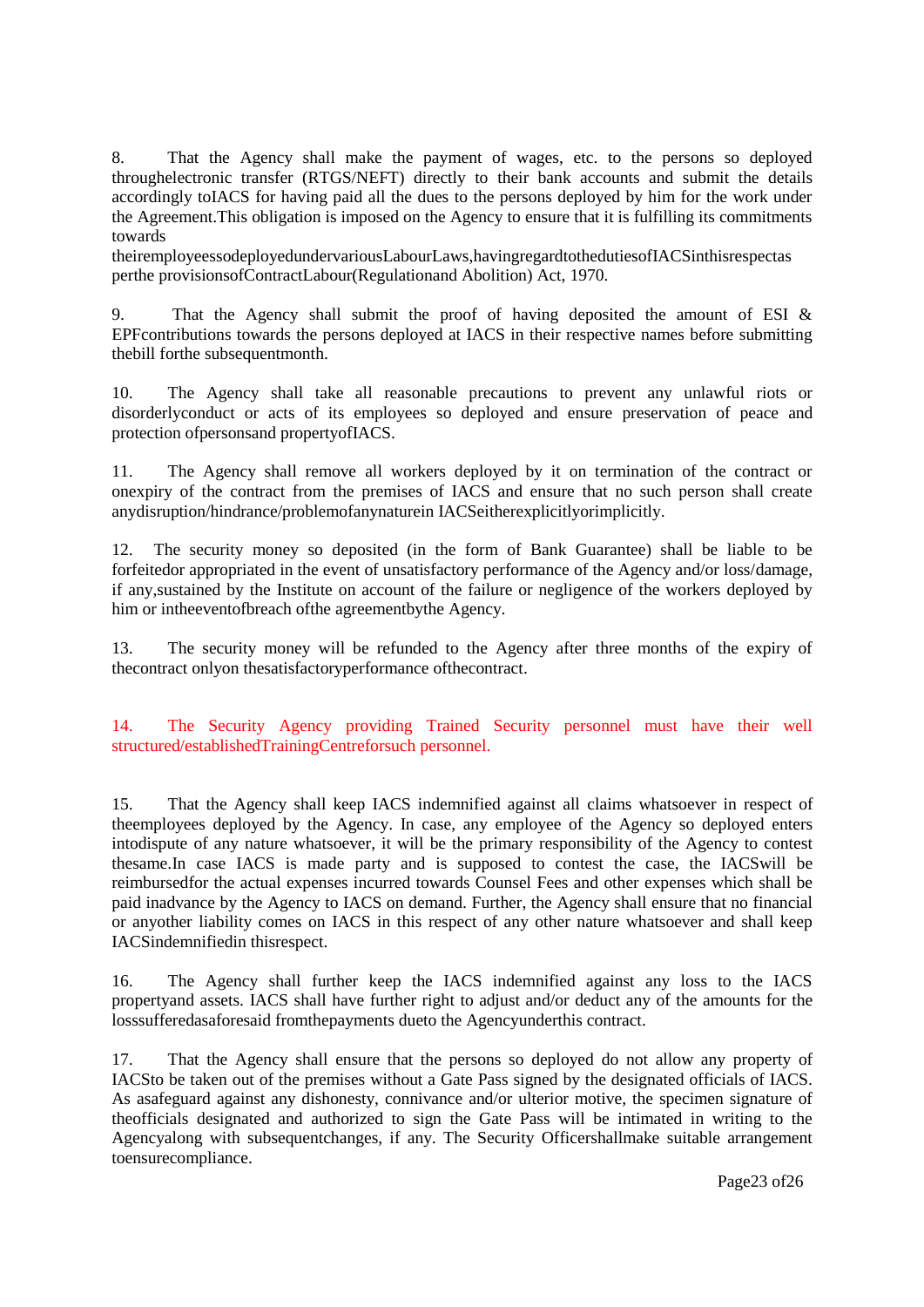18. That the Agency shall report promptly to IACS of any theft / pilferage or an act of vandalismthat takes place or where any attempt is made to that effect and loss, if any. It shall be the soleresponsibility of the Agency to ensure security and safety of all the property and assets, movable andimmovableofIACSandif,thereisanylossofIACSonaccountofdishonesty,and/orduetoanylapse on the part of the Agency or his worker, the Agency shall make good on demand the loss toIACS.

19. That the uniforms supplied by the Agency at its own cost to the persons deployed for its workshall include good quality army cut, anklets, ankle boots, web belt (with baton strap), baton beret withceremonial heckle, whistle, loaded torches, etc. The seasonal equipment such as jerseys, grey coats inwinters and rain coat/s , gumboots in monsoon shall also be provided by the Agency at its own costandIACSshallhave noliabilitywhatsoeveronthisaccount.

20. The Agency shall impart/ensure training to their employees (deployed in the IACS Campus)onoperationofHandMetaldetector,frisking,vehiclechecking,firefightingandsuchothersafetyand securitymeasuresas would essentiallybe requiredinconnection with thiscontract.

20. The antecedents verification (i.e. Police Verification) of the Ex-servicemen/Ex-Para MilitaryPersonnel/Ex-

Policemen(JCOs&OtherRanksorequivalent)beyond5(Five)yearsoftheirretirement from Army/Para Military/Police /trained security guards will invariably be done by theAgency within onemonths of their deployment.In case of any adverse reporting by the Police, their deployment.In case of any adverse reporting by the Police, theindividualwillbereplacedbythecontractorimmediatelywiththesuitablereplacementhavingpositivepoli ce verification.

- 21. Intheeventof"**BANDH"**oranyothernaturalcalamitiestheAgencywillensuretheavailability/relieving of Guards &Supervisors.
- 22. The Agency shall maintain all relevant registers in the premises in IACS which may have to bepresented for inspection by the Labour Authorities as and when required.The Agency shall alsoputupanoticeboarddisplayingtheminimumwagesprescribedbytheCentralGovernmentfromtime totime.
- 23. The Association shall not own any responsibility for providing living accommodation to thepersonnel deployed bytheagency.
- 24. The Agency will make good of any loss of property or articles etc. and/or compensate for anyinjurycaused byits personnelinsidethe premises whileon duty.
- 25. The Agency shall provide sufficient numbers of cane sticks and torches with battery cell to thesecuritypersonnel.
- 26. **A FIRST AID BOX** has to be provided and kept in the main gate security office of IACS by theAgency.
- 27. The Agency will make good of any loss of property or articles etc. and/or compensate for anyinjurycausedbyits personnelinsidethe premises while on duty.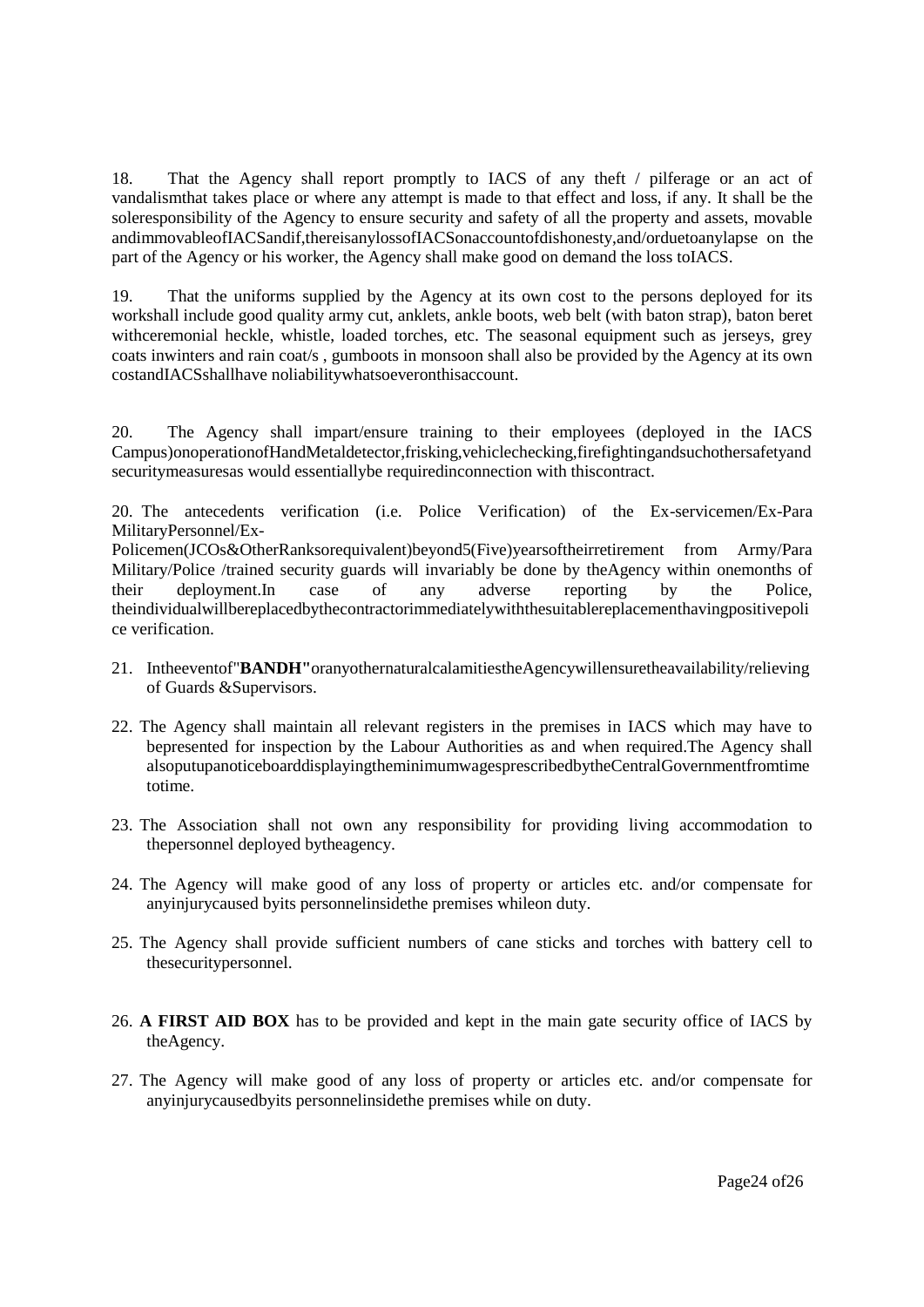- 28. In the event of any deficiency in the service rendered by the agency, at any time during thecurrency of the contract, the Association shall have the right to impose a suitable penalty whichwould be recovered from the monthly bill(s) of the agency. The decision of the IACS authorityinthisrespectshallbebindingon theagency.
- 29. The **work may be terminated by serving one month notice from either side**. However, IACSreserves the right to cancel the contract at any time without any prior intimation in the event ofanyactivities adverselyaffectingtheinterestof IACS.
- 30. The Agency on completion of the specified term of contract or on termination of the contract shallpeacefullyvacatethepremisesofIACSalongwith their all personnelandmaterials.

#### **C. IACS'sOBLIGATIONS**

1. ThatinconsiderationoftheservicesrenderedbytheAgencyasstatedabove,theAgency shallbepaidalumpsumofRs. online onmonthlybasis.Suchpaymentshallbemade preferably by the 7th day of the month on the basis of the bills raised by the Agency. In case of latesubmission of bill for whatsoever reasons, IACS will not be responsible to make payment within theprescribed day.Attendance sheet shall be certified by Security Officer of IACS and Bills and theentire statutory payments sheet duly certified by the Internal Audits and Finance and Accounts OfficerofIACS.

2. The payment on account of enhancement/escalation charges on account of revision in wagesbythe CentralGovt. fromtime to time shallbepayableby IACStothe Agency.

#### **D. PENALTIES/LIABILITIES**

1. That the Agency shall be responsible for faithful compliance of the terms and conditions ofthis agreement. In the event of any breach of the agreement, the same may be terminated and securitydeposit (in the form of Bank Guarantee) will be forfeited and further the work may be got done fromanotheragencyatitsriskand cost.

#### **E. COMMENCEMENTANDTERMINATION**

1. Thatthisagreementshallcomeintoforcew.e.f.

andshallremaininforceforaperiod of one year. This agreement may be extended on such terms and conditions as are mutuallyagreedupon.

- 2. Thatthis agreement maybeterminated on anyofthefollowingcontingencies:
	- a) Ontheexpiryof thecontract periodasstatedabove
	- b) By giving one month's notice by IACS, if, it is found that continuation of the contractis not in the interest of IACS. The Agency is not eligible for any compensation orclaimin theeventofsuch cancellation.
	- c) For committing breach by the Agency of any of the terms and conditions of thisagreement.